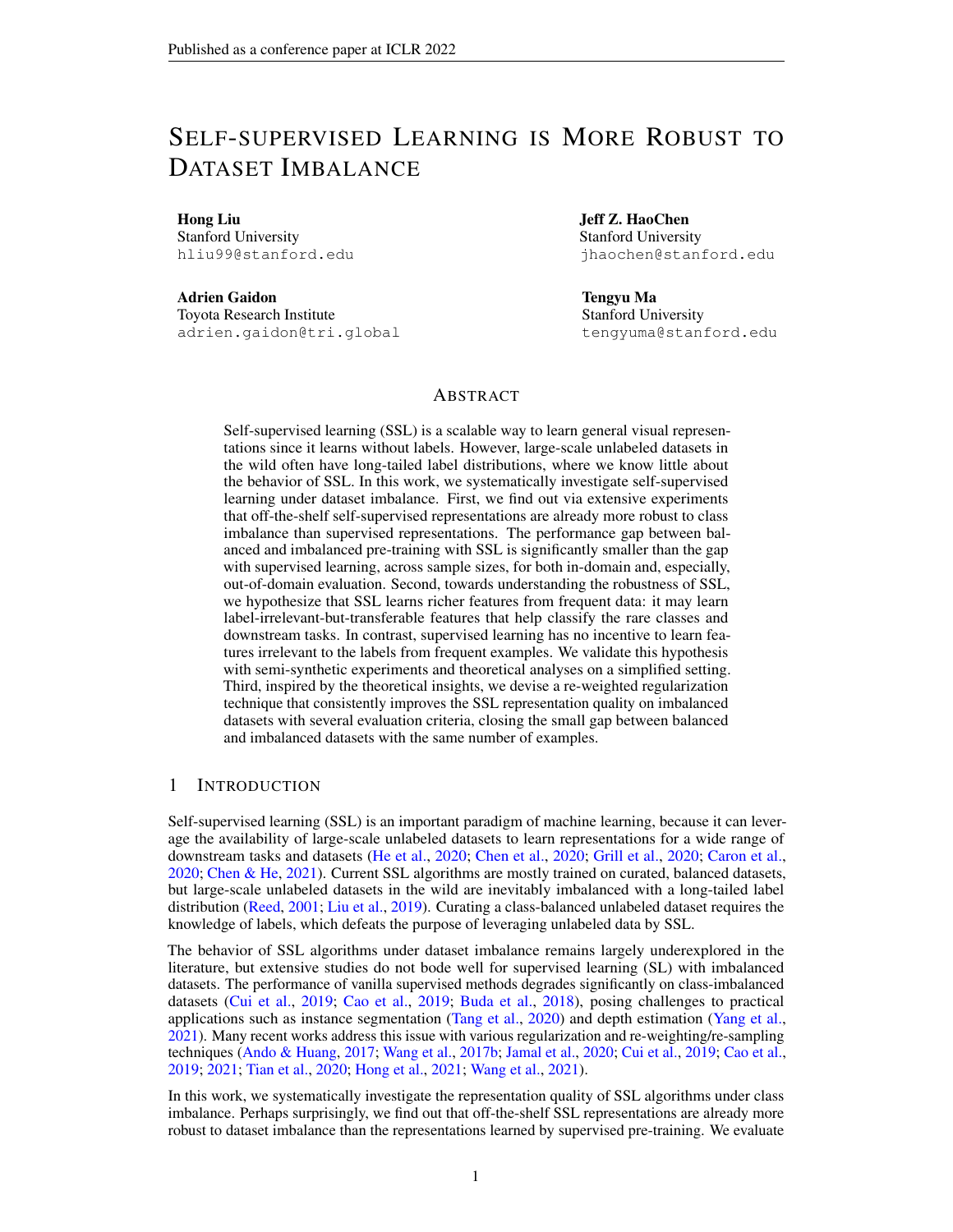

<span id="page-1-0"></span>Figure 1: **Relative performance gap** (lower is better) between imbalanced and balanced representation learning. The gap is much smaller for self-supervised (MoCo v2) representations ( $\Delta^{\text{SSL}}$  in blue) vs. supervised ones ( $\Delta^{SL}$  in red) on long-tailed ImageNet with various number of examples n, across both ID (a) and OOD (b) evaluations. See Equation [\(1\)](#page-3-0) for the precise definition of the relative performance gap and and Figure [2](#page-3-1) for the absolute performance.

the representation quality by linear probe on in-domain (ID) data and finetuning on out-of-domain (OOD) data. We compare the robustness of SL and SSL representations by computing the gap between the performance of the representations pre-trained on balanced and imbalanced datasets of the same sizes. We observe that the balance-imbalance gap for SSL is much smaller than SL, under a variety of configurations with varying dataset sizes and imbalance ratios and with both ID and OOD evaluations (see Figure [1](#page-1-0) and Section [2](#page-1-1) for more details). This robustness holds even with the same number of samples for SL and SSL, although SSL does not require labels and hence can be more easily applied to larger datasets than SL.

Why is SSL more robust to dataset imbalance? We identify the following underlying cause to answer this fundamental question: SSL learns richer features from the frequent classes than SL does. These features may help classify the rare classes under ID evaluation and are transferable to the downstream tasks under OOD evaluation. For simplicity, consider the situation where rare classes have so limited data that both SL and SSL models overfit to the rare data. In this case, it is important for the models to learn diverse features from the frequent classes which can help classify the rare classes. Supervised learning is only incentivized to learn those features relevant to predicting frequent classes and may ignore other features. In contrast, SSL may learn the structures within the frequent classes better—because it is not supervised or incentivized by any labels, it can learn not only the label-relevant features but also other interesting features capturing the intrinsic properties of the input distribution, which may generalize/transfer better to rare classes and downstream tasks.

We empirically validate this intuition by visualizing the features on a semi-synthetic dataset where the label-relevant features and label-irrelevant-but-transferable features are prominently seen by design (cf. Section [3.2\)](#page-5-0). In addition, we construct a toy example where we can rigorously prove the difference between self-supervised and supervised features in Section [3.1.](#page-4-0)

Finally, given our theoretical insights, we take a step towards further improving SSL algorithms, closing the small gap between SSL on balanced and imbalanced datasets. We identify the generalization gap between the empirical and population pre-training losses on rare data as the key to improvements.

To this end, we design a simple algorithm that first roughly estimates the density of examples with kernel density estimation and then applies a larger sharpness-based regularization [\(Foret et al.,](#page-10-4) [2020\)](#page-10-4) to the estimated rare examples. Our algorithm consistently improves the representation quality under several evaluation protocols.

We sum up our contributions as follows. (1) We are the first to systematically investigate the robustness of self-supervised representation learning to dataset imbalance. (2) We propose and validate an explanation of this robustness of SSL, empirically and theoretically. (3) We propose a principled method to improve SSL under unknown dataset imbalance.

# <span id="page-1-1"></span>2 EXPLORING THE EFFECT OF CLASS IMBALANCE ON SSL

Dataset class imbalance can pose challenge to self-supervised learning in the wild. Without access to labels, we cannot know in advance whether a large-scale unlabeled dataset is imbalanced. We need to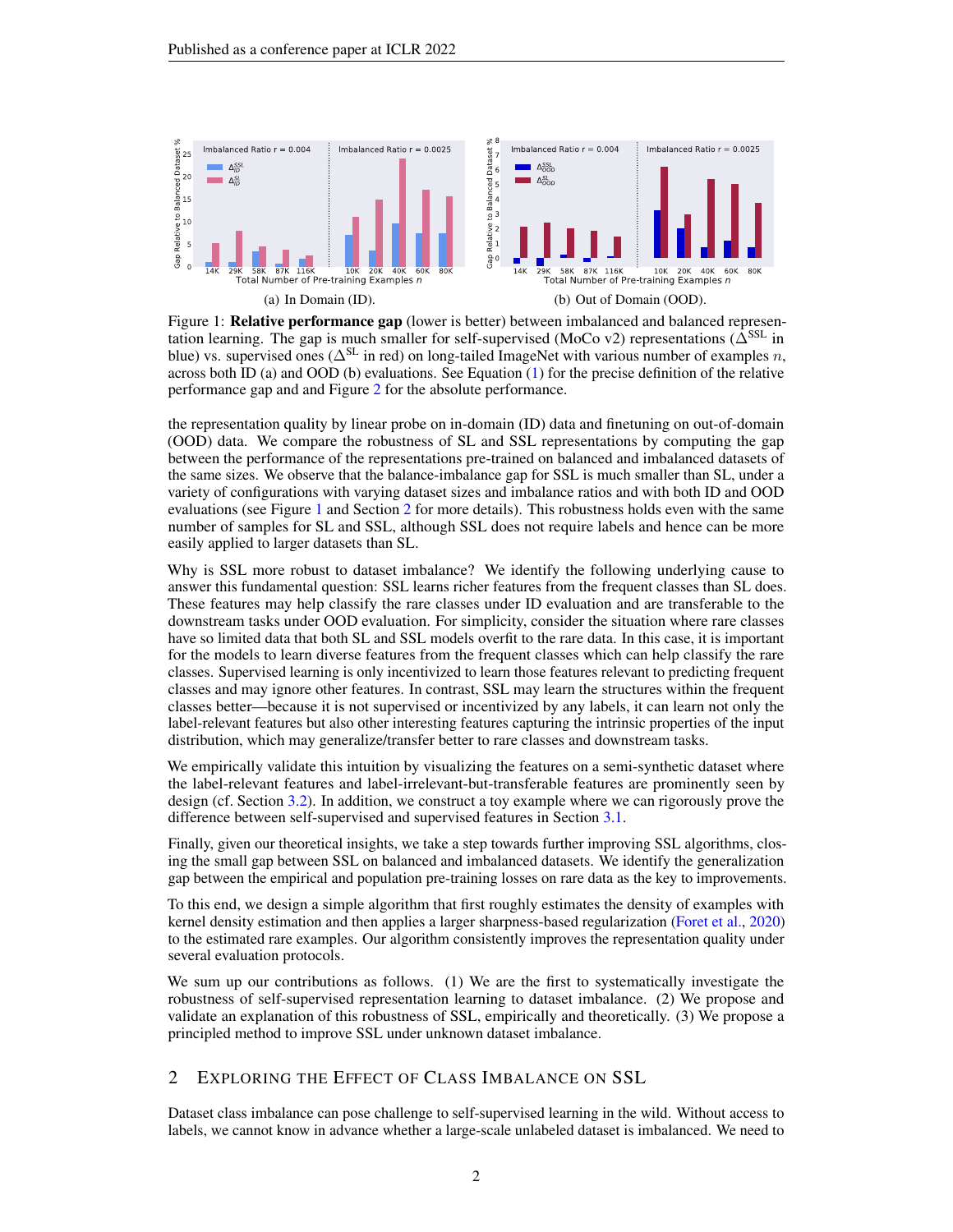study how SSL will behave under dataset imbalance to deploy SSL in the wild safely. In this section, we systematically investigate the effect of class imbalance on self-supervised representations.

#### 2.1 PROBLEM FORMULATION

**Class-imbalanced pre-training datasets.** We assume the datapoints / inputs are in  $\mathbb{R}^d$  and come from C underlying classes. Let  $x$  denote the input and  $y$  denote the corresponding label. Supervised pre-training algorithms have access to the inputs and corresponding labels, whereas self-supervised pre-training only observes the inputs. Given a pre-training distribution P over over  $\mathbb{R}^d \times [C]$ , let r denote the ratio of class imbalance. That is,  $r$  is the ratio between the probability of the rarest class and the most frequent class:  $r = \frac{\min_{j \in [C]} \mathcal{P}(y=j)}{\max_{j \in [C]} \mathcal{P}(y=j)} \leq 1$ . We will construct distributions with varying imbalance ratios and use  $\mathcal{P}^r$  to denote the distribution with ratio r. We also use  $\mathcal{P}^{bal}$  for the case where  $r = 1$ , i.e. the dataset is balanced. Large-scale data in the wild often follow heavily long-tailed label distributions where r is small. We assume that for any class  $j \in [C]$ , the class-conditional distribution  $\mathcal{P}^{r}(x|y=j)$  is the same across balanced and imbalanced datasets for all r. The pre-training dataset  $\widehat{\mathcal{P}}_n^r$  consists of *n* i.i.d. samples from  $\mathcal{P}^r$ .

**Pre-trained models.** A feature extractor is a function  $f_{\phi}: \mathbb{R}^d \to \mathbb{R}^m$  parameterized by neural network parameters  $\phi$ , which maps inputs to representations. A linear head is a linear function  $g_\theta: \mathbb{R}^m \to \mathbb{R}^C$ , which can be composed with  $f_\phi$  to produce the predictions. SSL algorithms learn  $\phi$ from unlabeled data. Supervised pre-training learns the feature extractor and the linear head from labeled data. We drop the head and only evaluate the quality of feature extractor  $\phi$ .<sup>[1](#page-2-0)</sup>

Following the standard evaluation protocol in prior works [\(He et al.,](#page-11-0) [2020;](#page-11-0) [Chen et al.,](#page-10-0) [2020\)](#page-10-0), we measure the quality of learned representations on both *in-domain* and *out-of-domain* datasets with either *linear probe* or *fine-tuning*, as detailed below.

In-domain (ID) evaluation tests the performance of representations on the *balanced in-domain* distribution  $\mathcal{P}^{bal}$  with linear probe. Given a feature extractor  $f_\phi$  pre-trained on a pre-training dataset  $\widehat{P}_b^r$  with n data points and imbalance ratio r, we train a C-way linear classifier  $\theta$  on top of  $f_\phi$  on a *balanced* dataset<sup>[2](#page-2-1)</sup> sampled i.i.d. from  $\mathcal{P}^{bal}$ . We evaluate the representation quality with the top-1 accuracy of the learned linear head on  $\mathcal{P}^{bal}$ . We denote the ID accuracy of supervised pre-trained representations by  $A_{ID}^{SL}(n, r)$ . Note that  $A_{ID}^{SL}(n, 1)$  stands for the result with balanced pre-training dataset. For SSL representations, we denote the accuracy by  $A_{ID}^{SSL}(n, r)$ .

Out-of-domain (OOD) evaluation tests the performance of representations by *fine-tuning* the feature extractor and the head on a (or multiple) *downstream* target distribution  $P_t$ . Starting from a feature extractor  $f_{\phi}$  (pre-trained on a dataset of size n and imbalance ratio r) and a randomly initialized classifier  $\theta$ , we fine-tune  $\phi$  and  $\theta$  on the target dataset  $\mathcal{P}_t$ , and evaluate the representation quality by the expected top-1 accuracy on  $\mathcal{P}_t$ . We use  $A_{\text{OOD}}^{\text{SL}}(n, r)$  and  $A_{\text{OOD}}^{\text{SSL}}(n, r)$  to den accuracies of supervised and self-supervised representations, respectively.

Summary of varying factors. We aim to study the effect of class imbalance to feature qualities on a diverse set of configurations with the following varying factors: (1) the number of examples in pre-training n, (2) the imbalance ratio of the pre-training dataset  $r$ , (3) ID or OOD evaluation, and (4) self-supervised learning algorithms: MoCo v2 [\(He et al.,](#page-11-0) [2020\)](#page-11-0), or SimSiam [\(Chen & He,](#page-10-2) [2021\)](#page-10-2).

#### 2.2 EXPERIMENTAL SETUP

Datasets. We pre-train the representations on variants of ImageNet [\(Russakovsky et al.,](#page-12-4) [2015\)](#page-12-4) or CIFAR-10 [\(Krizhevsky & Hinton,](#page-11-3) [2009\)](#page-11-3) with a wide range of numbers of examples and ratios of imbalance. Following [Liu et al.](#page-12-1) [\(2019\)](#page-12-1), we consider exponential and Pareto distributions, which closely simulate the natural long-tailed distributions. We consider imbalance ratio in  $\{1, 0.004, 0.0025\}$  for ImageNet and  $\{1, 0.1, 0.01\}$  for CIFAR-10. For each imbalance ratio, we further downsample the dataset with a sampling ratio in  $\{0.75, 0.5, 0.25, 0.125\}$  to form datasets with varying sizes. We

<span id="page-2-0"></span><sup>&</sup>lt;sup>1</sup>It is well-known that the composition of the head and features learned from supervised learning is more sensitive to imbalanced dataset than feature extractor  $\phi$  itself [\(Cao et al.,](#page-9-1) [2019;](#page-9-1) [Kang et al.,](#page-11-4) [2020\)](#page-11-4). Please also see Table [3](#page-16-0) in Appendix [C](#page-15-0) for a comparison between CRT [\(Kang et al.,](#page-11-4) [2020\)](#page-11-4) and Supervised.

<span id="page-2-1"></span><sup>&</sup>lt;sup>2</sup>We essentially use the largest balanced labeled ID dataset for this evaluation, which oftentimes means the entire curated training dataset, such as CIFAR-10 with 50,000 examples and ImageNet with 1,281,167 examples.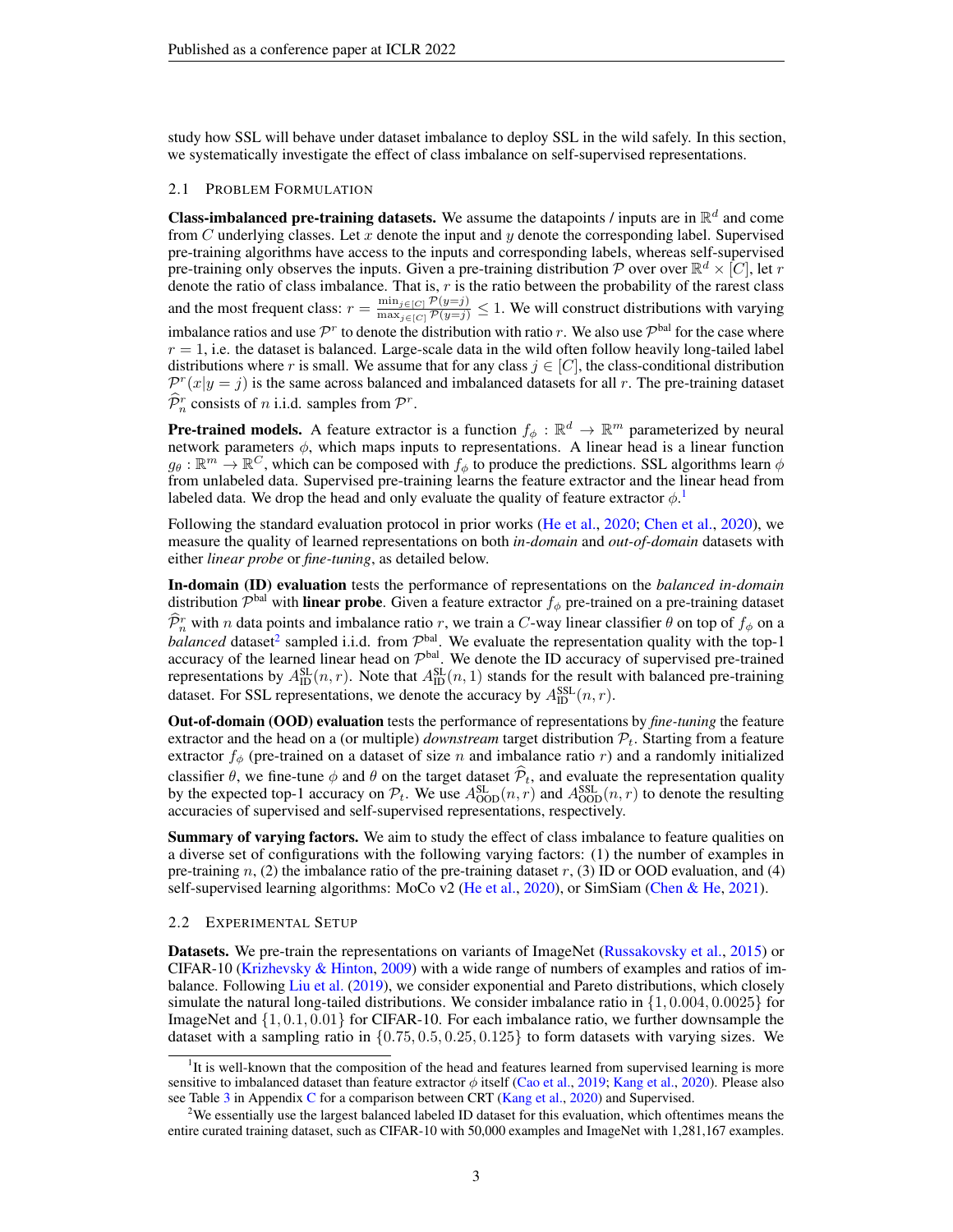

<span id="page-3-1"></span>Figure 2: Representation quality on balanced and imbalanced datasets. Left: CIFAR-10, SL vs. SSL (SimSiam); Right: ImageNet, SL vs. SSL (MoCo v2). For both ID and OOD, the gap between balanced and imbalanced datasets with the same  $n$  is larger for supervised learning. The accuracy of supervised representations is better with reasonably large  $n$  in ID evaluation, while self-supervised representations perform better in OOD evaluation.[4](#page-3-2)

fix the variant of the dataset when comparing different algorithms. For ID evaluation, we use the original CIFAR-10 or ImageNet training set for the training phase of linear probe and use the original validation set for the final evaluation. For OOD evaluation of representations learned on CIFAR-10, we use STL-10 [\(Coates et al.,](#page-10-5) [2011\)](#page-10-5) as the target /downstream dataset. For OOD evaluation of representations learned on ImageNet, we fine-tune the pre-trained feature extractors on CUB-200 [\(Wah](#page-12-5) [et al.,](#page-12-5) [2011\)](#page-12-5), Stanford Cars [\(Krause et al.,](#page-11-5) [2013\)](#page-11-5), Oxford Pets [\(Parkhi et al.,](#page-12-6) [2012\)](#page-12-6), and Aircrafts [\(Maji](#page-12-7) [et al.,](#page-12-7) [2013\)](#page-12-7), and measure the representation quality with average accuracy on the downstream tasks.

Models. We use ResNet-18 on CIFAR-10 and ResNet-50 on ImageNet as backbones. For supervised pre-training, we follow the standard protocol of [He et al.](#page-11-6) [\(2016\)](#page-11-6) and [Kang et al.](#page-11-4) [\(2020\)](#page-11-4). For self-supervised pre-training, we consider MoCo v2 [\(He et al.,](#page-11-0) [2020\)](#page-11-0) and SimSiam [\(Chen & He,](#page-10-2) [2021\)](#page-10-2). We run each evaluation experiment with 3 seeds and report the average and standard deviation in the figures. Further implementation details and additional results are deferred to Section [A.](#page-14-0)

#### 2.3 RESULTS: SELF-SUPERVISED LEARNING IS MORE ROBUST THAN SUPERVISED LEARNING TO DATASET IMBALANCE

In Figure [2,](#page-3-1) we plot the results of ID and OOD evaluations, respectively. For both ID and OOD evaluations, the gap between SSL representations learned on balanced and imbalanced datasets with the same number of pre-training examples, i.e.,  $A^{SSL}(n, 1) - A^{SSL}(n, r)$ , is smaller than the gap of supervised representations, i.e.,  $A^{SL}(n, 1) - A^{SL}(n, r)$ , consistently in all configurations. Furthermore, we compute the relative accuracy gap to balanced dataset  $\Delta^{SSL}(n, r) \triangleq (A^{SSL}(n, 1) A^{\text{SSL}}(n, r) / A^{\text{SSL}}(n, 1)$  in Figure [1.](#page-1-0) We observe that with the same number of pre-training examples, the relative gap of SSL representations between balanced and imbalanced datasets is smaller than that of SL representations across the board,

<span id="page-3-0"></span>
$$
\Delta^{\text{SSL}}(n,r) \triangleq \frac{A^{\text{SSL}}(n,1) - A^{\text{SSL}}(n,r)}{A^{\text{SSL}}(n,1)} \ll \Delta^{\text{SL}}(n,r) \triangleq \frac{A^{\text{SL}}(n,1) - A^{\text{SL}}(n,r)}{A^{\text{SL}}(n,1)}.\tag{1}
$$

<span id="page-3-2"></span><sup>&</sup>lt;sup>4</sup>The maximum  $n$  is smaller for extreme imbalance. The standard deviation comes only from the randomness of evaluation. We do not include the stddev for ImageNet ID due to limitation of computation resources.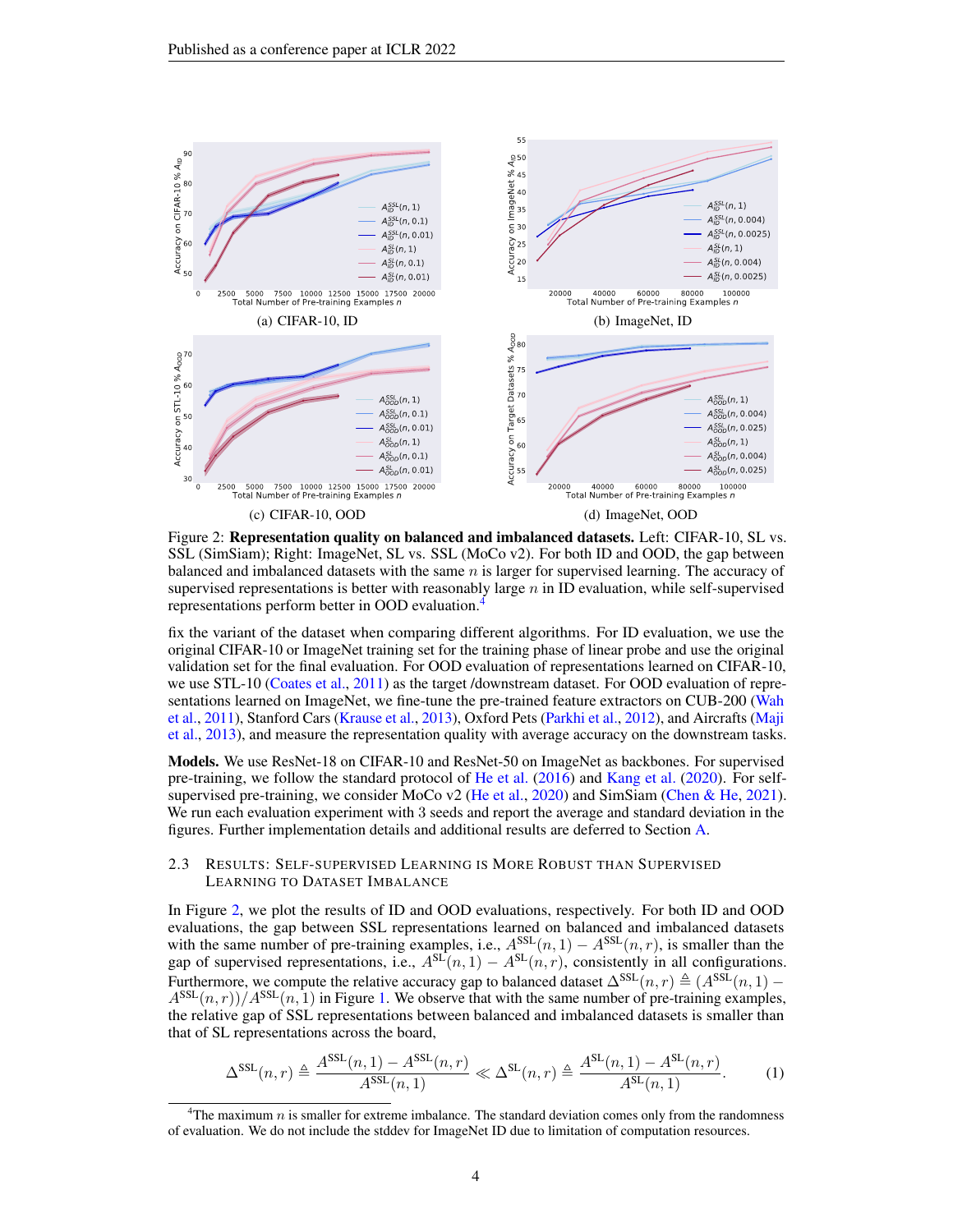

<span id="page-4-1"></span>Figure 3: **Explaining SSL's robustness in a toy setting.**  $e_1$  and  $e_2$  are two orthogonal directions in the d-dimensional Euclidean space that decides the labels, and  $e_{3:d}$  represents the other  $d-2$ dimensions. Classes 1 and 2 are frequent classes and the third class is rare. To classify the three classes, the representations need to contain both  $e_1$  and  $e_2$  directions. Supervised learning learns direction  $e_1$  from the frequent classes (which is necessary and sufficient to identify classes 1 and 2) and some overfitting direction  $v$  from the rare class which has insufficient data. Note that  $v$  might be mostly in the  $e_{3:d}$  directions due to overfitting. In contrast, SSL learns both  $e_1$  and  $e_2$  directions from the frequent classes because they capture the intrinsic structures of the inputs (e.g.,  $e_1$  and  $e_2$  are the directions with the largest variances), even though  $e_2$  does not help distinguish the frequent classes. The direction  $e_2$  learned from frequent data by SSL can help classify the rare class.

Also note that comparing the robustness with the same number of data is actually in favor of SL, because SSL is more easily applied to larger datasets without the need of collecting labels.

ID vs. OOD. As shown in Figure [2,](#page-3-1) we observe that representations from supervised pre-training perform better than self-supervised pre-training in ID evaluation with reasonably large  $n$ , while self-supervised pre-training is better in OOD evaluation. This phenomenon is orthogonal to our observation that SSL is more robust to dataset imbalance, and is consistent with recent works (e.g., [Chen et al.](#page-10-0) [\(2020\)](#page-10-0); [He et al.](#page-11-0) [\(2020\)](#page-11-0)) which also observed that SSL performs slightly worse than supervised learning on balanced ID evaluation but better on OOD tasks.

#### 3 ANALYSIS

We have found out with extensive experiments that self-supervised representations are more robust to class imbalance than supervised representations. A natural and fundamental question arises: where does the robustness stem from? In this section, we propose a possible reason and justify it with theoretical and empirical analyses.

SSL learns richer features from frequent data that are transferable to rare data. The rare classes of the imbalanced dataset can contain only a few examples, making it hard to learn proper features to classify the rare classes. In this case, one may want to resort to the features learned from the frequent classes for help. However, due to the supervised nature of classification tasks, the supervised model mainly learns the features that help classify the frequent classes and may neglect other features which can transfer to the rare classes and potentially the downstream tasks. Partly because of this, [Jamal](#page-11-1) [et al.](#page-11-1) [\(2020\)](#page-11-1) explicitly encourage the model to learn features transferable from the frequent to the rare classes with meta-learning. In contrast, in self-supervised learning, without the bias or incentive from the labels, the models can learn richer features that capture the intrinsic structures of the inputs—both features useful for classifying the frequent classes and features transferable to the rare classes.

#### <span id="page-4-0"></span>3.1 RIGOROUS ANALYSIS ON A TOY SETTING

To justify the above conjecture, we instantiate supervised and self-supervised learning in a setting where the features helpful to classify the frequent classes and features transferable to the rare classes can be clearly separated. In this case, we prove that self-supervised learning learns better features than supervised learning.

**Data distribution.** Let  $e_1, e_2$  be two orthogonal unit-norm vectors in the d-dimensional Euclidean space. Consider the following pre-training distribution  $P$  of a 3-way classification problem, where the class label  $y \in [3]$ . The input x is generated as follows. Let  $\tau > 0$  and  $\rho > 0$  be hyperparameters of the distribution. First sample q uniformly from {0, 1} and  $\xi \sim \mathcal{N}(0, I)$  from Gaussian distribution. For the first class  $(y = 1)$ , set  $x = e_1 - q\tau e_2 + \rho \xi$ . For the second class  $(y = 2)$ , set  $x =$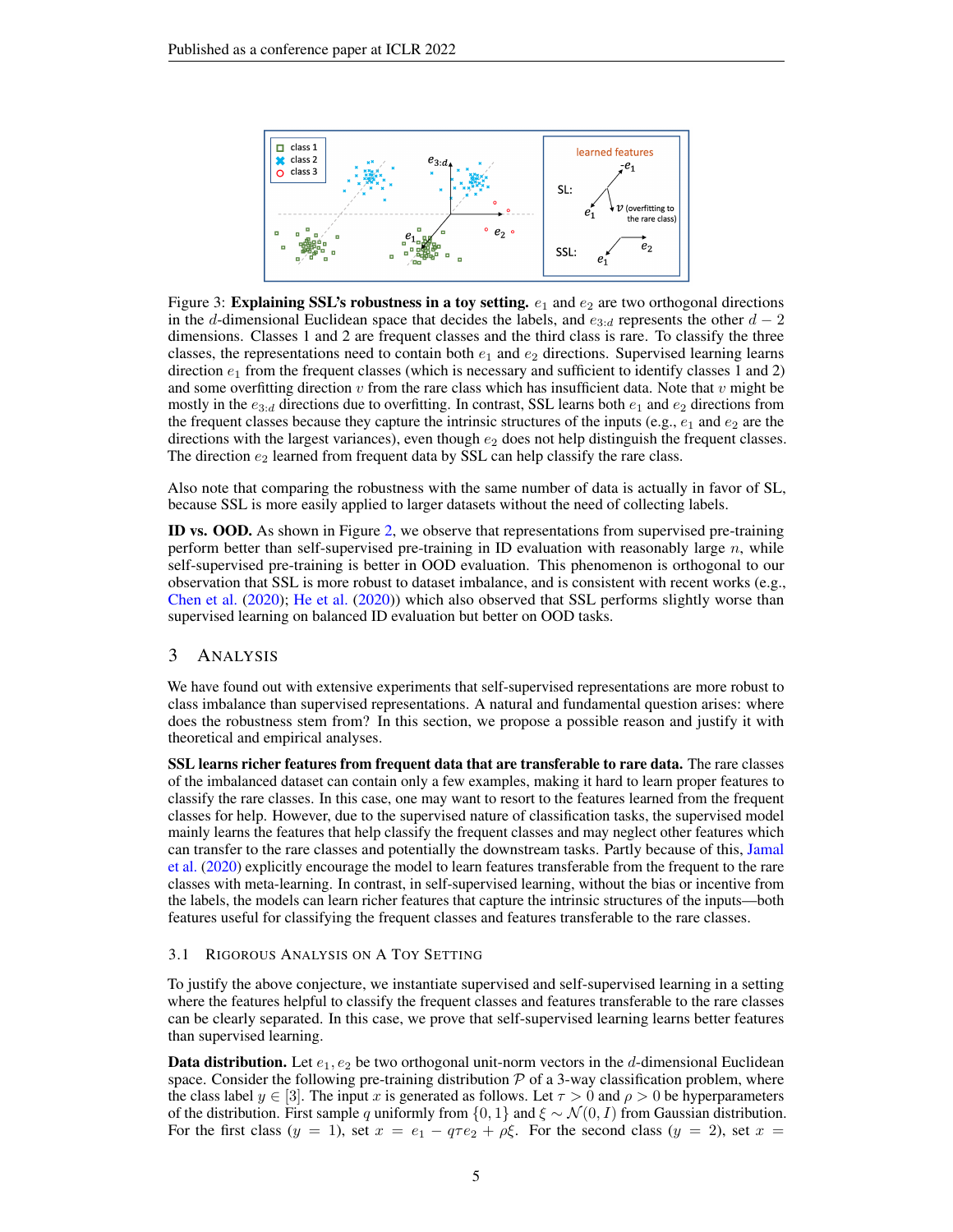$-e_1 - q\tau e_2 + \rho \xi$ . For the third class  $(y = 3)$ , set  $x = e_2 + \rho \xi$ . Classes 1 and 2 are frequent classes, while class [3](#page-4-1) is the rare class, i.e.,  $\frac{\mathcal{P}(y=3)}{\mathcal{P}(y=1)}$ ,  $\frac{\mathcal{P}(y=3)}{\mathcal{P}(y=2)} = o(1)$ . See Figure 3 for an illustration of this data distribution. In this case, both  $e_1$  and  $e_2$  are features from the frequent classes 1 and 2. However, only  $e_1$  helps classify the frequent classes and only  $e_2$  can be transferred to the rare classes.

**Algorithm formulations.** For supervised learning, we train a two-layer linear network  $f_{W_1,W_2}(x) \triangleq$  $W_2W_1x$  with weight matrices  $W_1 \in \mathbb{R}^{m \times d}$  and  $W_2 \in \mathbb{R}^{3 \times m}$  for some  $m \geq 3$ , and then use the first layer  $W_{SL} = W_1$  as the feature for downstream tasks. Given a linearly separable labeled dataset, we learn such a network with minimal norm  $\|W_1^\top W_1\|_F^2 + \|W_2^\top W_2\|_F^2$  subject to the margin constraint  $f_{W_1,W_2}(x)_y \ge f_{W_1,W_2}(x)_{y'} + 1$  for all data  $(x, y)$  in the dataset and  $y' \ne y$ .<sup>[5](#page-5-1)</sup> For self-supervised learned, similar to SimSiam [\(Chen et al.,](#page-10-0) [2020\)](#page-10-0), we construct positive pairs  $(x + \xi, x + \xi')$ where x is from the empirical dataset,  $\xi$  and  $\xi'$  are independent random perturbations. We learn a matrix  $W_{\text{SSL}} \in \mathbb{R}^{m \times d}$  which minimizes  $-\mathbb{E}[(W(x+\xi))^{T}(W(x+\xi'))] + \frac{1}{2}||W^{\top}W||_{F}^{2}$ , where the expectation  $\hat{\mathbb{E}}$  is over the empirical dataset and the randomness of  $\xi$  and  $\xi'$ . The regularization term  $\frac{1}{2}$   $\|\hat{W}^\top W\|_F^2$  is introduced only to make the learned features more mathematically tractable. We use  $W_{\text{SSI}}x$  as the feature of data x in the downstream task.

Main intuitions. We compare the features learned by SSL and supervised learning on an imbalanced dataset that contains an abundant (poly in  $d$ ) number of data from the frequent classes but only a small (sublinear in  $d$ ) number of data from the rare class. The key intuition behind our analysis is that supervised learning learns only the  $e_1$  direction (which helps classify class 1 vs. class 2) and some random direction that overfits to the rare class. In contrast, self-supervised learning learns both  $e_1$  and  $e_2$  directions from the frequent classes. Since how well the feature helps classify the rare class (in ID evaluation) depends on how much it correlates with the  $e_2$  direction, SSL provably learns features that help classify the rare class, while supervised learning fails. This intuition is formalized by the following theorem.

<span id="page-5-2"></span>**Theorem 3.1.** Let  $n_1, n_2, n_3$  be the number of data from the three classes respectively. Let  $\rho = d^{-\frac{1}{5}}$ and  $\tau = d^{\frac{1}{5}}$  in the data generative model. For  $n_1, n_2 = \Theta(\text{poly}(d))$  and  $n_3 \leq d^{\frac{1}{5}}$ , with probability at least  $1 - O(e^{-d\frac{1}{10}})$ , the following statements hold for any feature dimension  $m \geq 3$ :

- Let  $W_{SL} = [w_1, w_2, \cdots, w_m]^\top$  be the feature learned by SL, then  $\sum_{i=1}^m \langle e_2, w_i \rangle^2 \leq O(d^{-\frac{1}{10}})$ .
- Let  $W_{\text{SSL}} = [\tilde{w}_1, \tilde{w}_2, \cdots, \tilde{w}_m]^\top$  be the feature learned by SSL, then  $\|\Pi e_2\|_2 \geq 1 O(d^{-\frac{1}{5}})$ , *where*  $\Pi$  *projects*  $e_2$  *onto the row span of*  $W_{\text{SSL}}$ *.*

Supervised learning results in features  $W_{\rm SL}$  whose rows have small correlation with the transferable feature  $e_2$ , indicating that supervised learning only learns features for classifying the frequent classes and ignore the transferable features. In contrast, self-supervised learning recovers  $e_2$  well, even though  $e_2$  is not relevant to classifying the frequent classes. The proofs are deferred to Section [E.](#page-19-0)

#### <span id="page-5-0"></span>3.2 ILLUSTRATIVE SEMI-SYNTHETIC EXPERIMENTS

In the previous subsection, we have shown that self-supervised learning provably learns labelirrelevant-but-transferable features from the frequent classes which can help classify the rare class in the toy case, while supervised learning mainly focuses on the label-relevant features. However, in real-world datasets, it is intractable to distinguish the two groups of features. To amplify this effect in a real-world dataset and highlight the insight of the theoretical analysis, we design a semi-synthetic experiment on SimCLR [\(Chen et al.,](#page-10-0) [2020\)](#page-10-0) to validate our conclusion.

Dataset. In the theoretical analysis above, the frequent classes contain both features related to the classification of frequent classes and features transferable to the the rare classes. Similarly, we consider an imbalanced pre-training dataset with two groups of features modified from CIFAR-10 as shown in Figure [4](#page-6-0) (Left). We construct classes 1-5 as the frequent classes, where each class contains 5000 examples. Classes 6-10 are the rare classes, where each class has 10 examples. In this case, the ratio of imbalance  $r = 0.002$ . Each image from classes 1-5 consists of a left half and a right half. The left half of an example is from classes 1-5 of the original CIFAR-10 and corresponds to the label of that example. The right half is from a random image of CIFAR-10, which is label-irrelevant. In

<span id="page-5-1"></span><sup>&</sup>lt;sup>5</sup>Previous work shows that deep linear networks trained with gradient descent using logistic loss converge to this min norm solution in direction [\(Ji & Telgarsky,](#page-11-7) [2018\)](#page-11-7).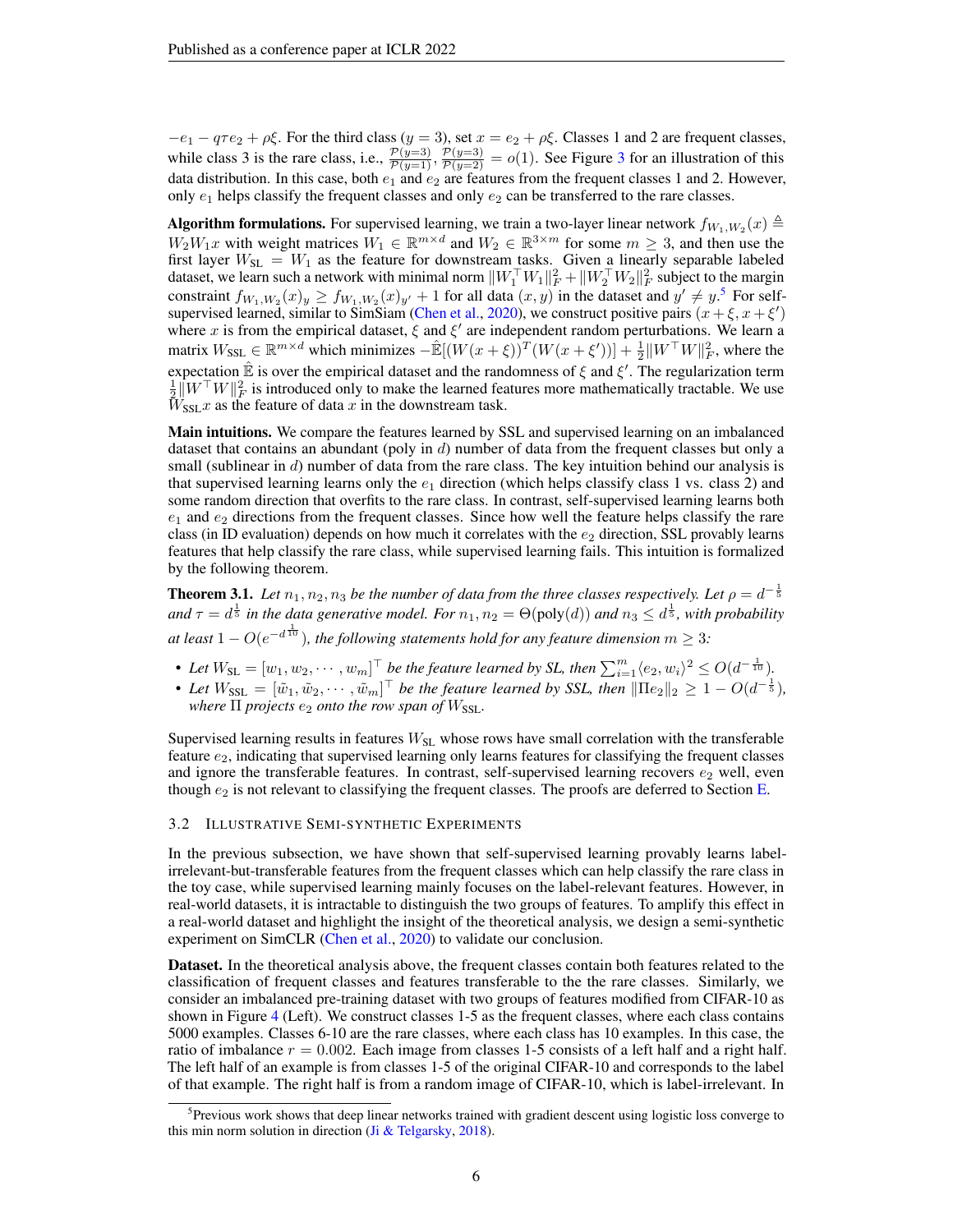

<span id="page-6-0"></span>Figure 4: Visualization of SSL features in semi-synthetic settings. Left: The right halves of the rare examples decide the labels, while the left are blank. The left halves of the frequent examples decide the labels, while the right halves are random half images, which contain label-irrelevant-buttransferable features. Middle: Visualization of features with Grad-CAM [\(Selvaraju et al.,](#page-12-8) [2017\)](#page-12-8). SimCLR learns features from both left and right sides, whereas SL mainly learns label-relevant features from the left and ignore label-irrelevant features on the right. Right: Accuracies evaluated on rare classes. The head classifiers are trained on 25000 examples from the 5 rare classes. SimCLR learns much better features for rare classes than SL. We include random feature (feature extractor with random weights) and supervised-rare (model trained with only the rare examples) for references.

contrast, the left half of an example from classes 6-10 is blank, whereas the right half is label-relevant and from classes 6-10 of the original CIFAR-10. In this setting, features from the left halves of the images are correlated to the classification of the frequent classes, while features from the right halves are label-irrelevant for the frequent classes, but can help classify the rare classes. Note that features from the right halves cannot be directly learned from the rare classes since they have only 10 examples per class. This is consistent with the setting of Theorem [3.1.](#page-5-2)

Pre-training. We pre-train the representations on the semi-synthetic imbalanced dataset. For supervised learning, we use ResNet-50 on this 10-way classification task. For self-supervised learning, we use SimCLR with ResNet-50. To avoid confusing the left and right parts, we disable the random horizontal flip in the data augmentation. After pre-training, we fix the representations and train a linear classifier on top of the representations with balanced data from the 5 rare classes (25000 examples in total) to test if the model learns proper features for the rare classes during pre-training. In Figure [4](#page-6-0) (Right), we test the classifier on the rare classes. In Figure [4](#page-6-0) (Middle), we further visualize the Grad-CAM [\(Selvaraju et al.,](#page-12-8) [2017\)](#page-12-8) of the representations on the held-out set<sup>[6](#page-6-1)</sup>.

Results. As a sanity check, we first pre-train a supervised model with only the 50 rare examples and train the linear head classifier with 25000 examples from the rare classes (5-way classification) to see if the model can learn proper features for the rare classes with only rare examples (Supervised-rare in Figure [4](#page-6-0) (Right)). As expected, the accuracy is  $36.5\%$ , which is almost the same as randomly initialized representations with trained head classifier, indicating that the model cannot learn the features for the rare classes with only rare examples due to the limited number of examples. We then compare supervised learning with self-supervised learning on the whole semi-synthetic dataset. In Figure [4](#page-6-0) (Right), self-supervised representations perform much better than supervised representations on the rare classes (70.1% vs  $44.3\%$ ). We further visualize the activation maps of representations with Grad-CAM. Supervised learning mostly activate the left halves of the examples for both frequent and rare classes, indicating that it mainly learn features on the left. In sharp contrast, self-supervised learning activates the whole image on the frequent examples and the right part on the rare examples, indicating that it learns features from both parts.

# <span id="page-6-2"></span>4 IMPROVING SSL ON IMBALANCED DATASETS WITH REGULARIZATION

In this section, we aim to further improve the performance of SSL to close the gap between imbalanced and balanced datasets. Many prior works on imbalanced supervised learning regularize the rare classes more strongly, motivated by the observation that the rare classes suffer from more overfitting [\(Cao](#page-9-1) [et al.,](#page-9-1) [2019;](#page-9-1) [2021\)](#page-9-4). Inspired by these works, we compute the generalization gaps (i.e., the differences between empirical and validation pre-training losses) on frequent and rare classes for the step-

<span id="page-6-1"></span><sup>&</sup>lt;sup>6</sup>CIFAR images are of low resolution. For visualization, we use high resolution version of the CIFAR-10 images in Figure [4](#page-6-0) (Middle). We also provide the visualization on original CIFAR-10 images in Figure [7.](#page-16-1)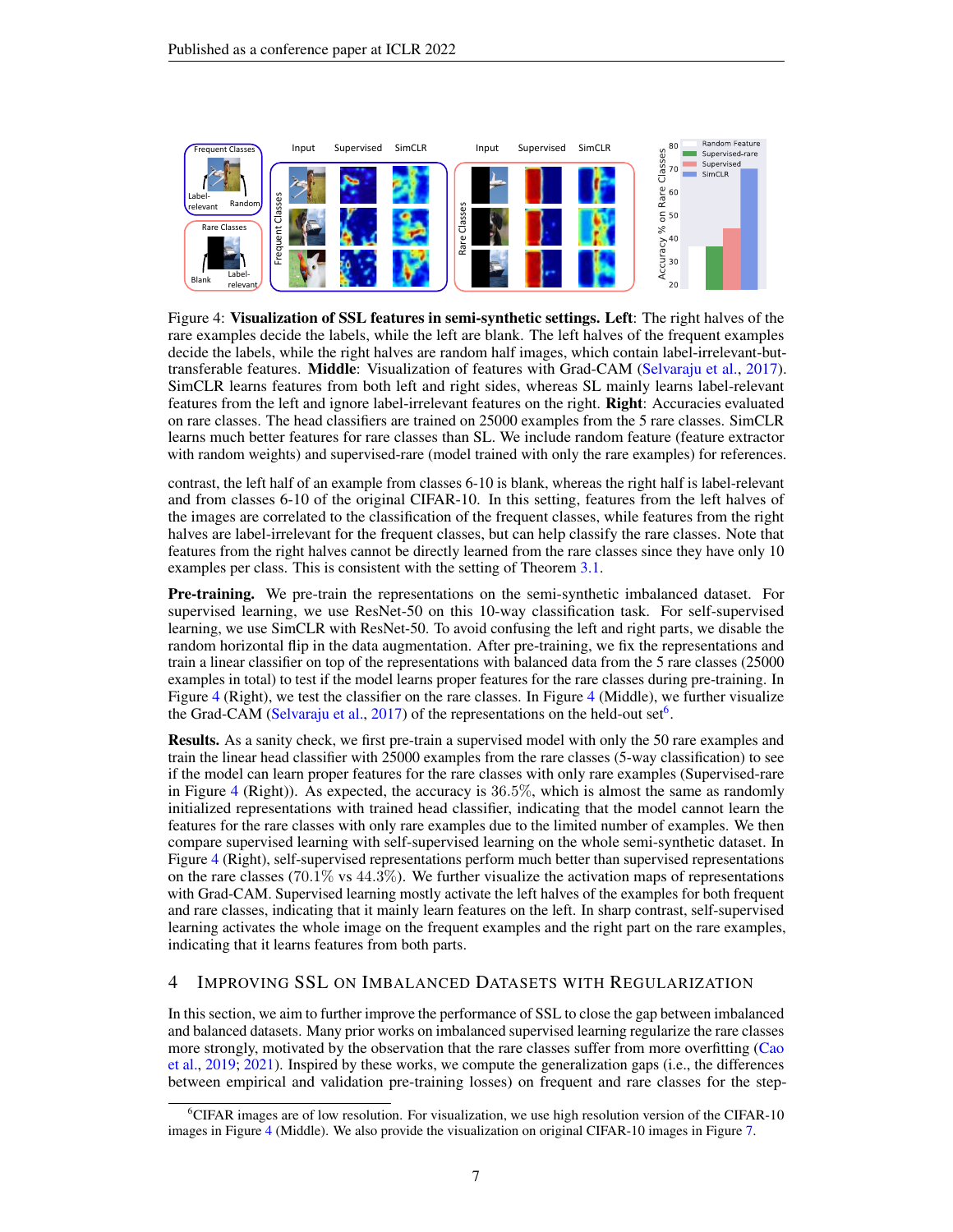imbalance CIFAR-10 datasets (where 5 classes are frequent class with 5000 examples per class and the rest are rare with 50 examples per class). As shown in Table  $1$  (a), we still observe a similar phenomenon—the frequent classes have much smaller pre-training generalization gap than the rare classes (0.035 vs. 0.081), which indicates the necessity of more regularization on the rare classes.

We need a data-dependent regularizer that can have different effects on rare and frequent examples. Thus, weight decay or dropout [\(Srivastava et al.,](#page-12-9) [2014\)](#page-12-9) are not suitable. The prior work of [Cao et al.](#page-9-1) [\(2019\)](#page-9-1) regularizes the rare classes more strongly with larger margin, but it does not apply to SSL where no labels are available. Inspired by [Cao et al.](#page-9-4)  $(2021)$ , we adapt sharpness-aware minimization (SAM) [\(Foret et al.,](#page-10-6) [2021\)](#page-10-6) to imbalanced SSL.

Reweighted SAM (rwSAM). SAM improves model generalization by penalizing loss sharpness. Suppose the training loss of the representation  $f_{\phi}$  is  $\widehat{L}(\phi)$ , i.e.  $\widehat{L}(\phi) = \frac{1}{n} \sum_{j=1}^{n} \ell(x_j, \phi)$ . SAM seeks parameters where the loss is uniformly low in the neighboring area,

$$
\min_{\phi} \widehat{L}(\phi + \epsilon(\phi)), \quad \text{where} \quad \epsilon(\phi) = \underset{\|\epsilon\| < \rho}{\arg\max} \, \epsilon^{\top} \nabla_{\phi} \widehat{L}(\phi). \tag{2}
$$

To take the weight of different examples into account, we add reweighting to the inner maximization step of SAM. Intuitively, we wish the optimization landscape to be flatter for rare examples, which is in effect regularizing the model more on rare examples. Concretely, consider the reweighted training loss associated with weight vector  $w \in \mathbb{R}^n$ ,  $\widehat{L}_w(\phi) = \frac{1}{n} \sum_{j=1}^n w_j \ell(x_j, \phi)$ . The reweighted SAM objective re-weights the regularization-related terms (e.g.,  $\epsilon_w$ ) but not the training loss  $\widehat{L}$ :

$$
\min_{\phi} \widehat{L}(\phi + \epsilon_w(\phi)), \quad \text{where} \quad \epsilon_w(\phi) = \underset{\|\epsilon\| < \rho}{\arg\max} \, \epsilon^\top \nabla_\phi \widehat{L}_w(\phi). \tag{3}
$$

Assigning Weight with Kernel Density Estimation. The weight  $w_j$  of an example  $x_j$  should be inversely correlated with the frequency of the corresponding class  $y_i$ . However, we have no access to the labels. In order to approximate the frequency, we use kernel density estimation on top of the representations  $f_{\phi}$ . Concretely, denote by  $K(\cdot, h)$  the Gaussian density with bandwidth h. We assign  $w_i$  to be inversely correlated with the estimated density, i.e.,  $w_i = \left(\frac{1}{n} \sum_{j=1}^n K(f_\phi(x_i))\right)$ 

 $f_{\phi}(x_j), h$ )<sup>- $\alpha$ </sup> where h and  $\alpha > 0$  are hyperparameters selected by cross validation.

#### 4.1 EXPERIMENTS

We test the proposed rwSAM on CIFAR-10 with step or exponential imbalance and ImageNet-LT [\(Liu et al.,](#page-12-1) [2019\)](#page-12-1). After self-supervised pre-training on the long-tailed dataset, we evaluate the representations by (1) linear probing on the balanced in-domain dataset and (2) fine-tuning on downstream target datasets. For (1) and (2), we compare with SSL, SSL+SAM (w/o reweighting), and SSL balanced, which learns the representations on the balanced dataset *with the same number of examples*. Implementation details and additional results are deferred to Section [C.](#page-15-0) Code is available at <https://github.com/Liuhong99/Imbalanced-SSL>.

Results. Table [1](#page-8-0) (a) summarizes results on long tailed CIFAR-10. With both step and exponential imbalance, rwSAM improves the performance of SimSiam over 1%, and even surpasses the performance of SimSiam on balanced CIFAR-10 with the same number of examples. Note that compared to SimSiam, rwSAM closes the generalization gap of pre-training loss on rare examples from 0.081 to 0.066, which verifies the effect of re-weighted regularization. In Table [1](#page-8-0) (b), we provide the result of fine-tuning on downstream tasks with representations pre-trained on ImageNet-LT. The proposed method improves the transferability of representations to downstream tasks consistently.

### 5 RELATED WORK

Supervised Learning with Dataset Imbalance. There exists a line of works studying supervised imbalanced classification. [Ando & Huang](#page-9-3) [\(2017\)](#page-9-3); [Buda et al.](#page-9-2) [\(2018\)](#page-9-2) proposed to re-sample the data to make the frequent and rare classes appear with equal frequency in training. Re-weighting assigns different weights for head and tail classes and eases the optimization difficulty under class imbalance [\(Cui et al.,](#page-10-3) [2019;](#page-10-3) [Tang et al.,](#page-12-2) [2020;](#page-12-2) [Wang et al.,](#page-13-1) [2017b\)](#page-13-1). [Byrd & Lipton](#page-9-5) [\(2019\)](#page-9-5); [Xu et al.](#page-13-3) [\(2021\)](#page-13-3) studied the effect of importance weighting and found out that importance weighting does not change the solution without regularization. [Cao et al.](#page-9-1) [\(2019\)](#page-9-1) studied reweighted regularization based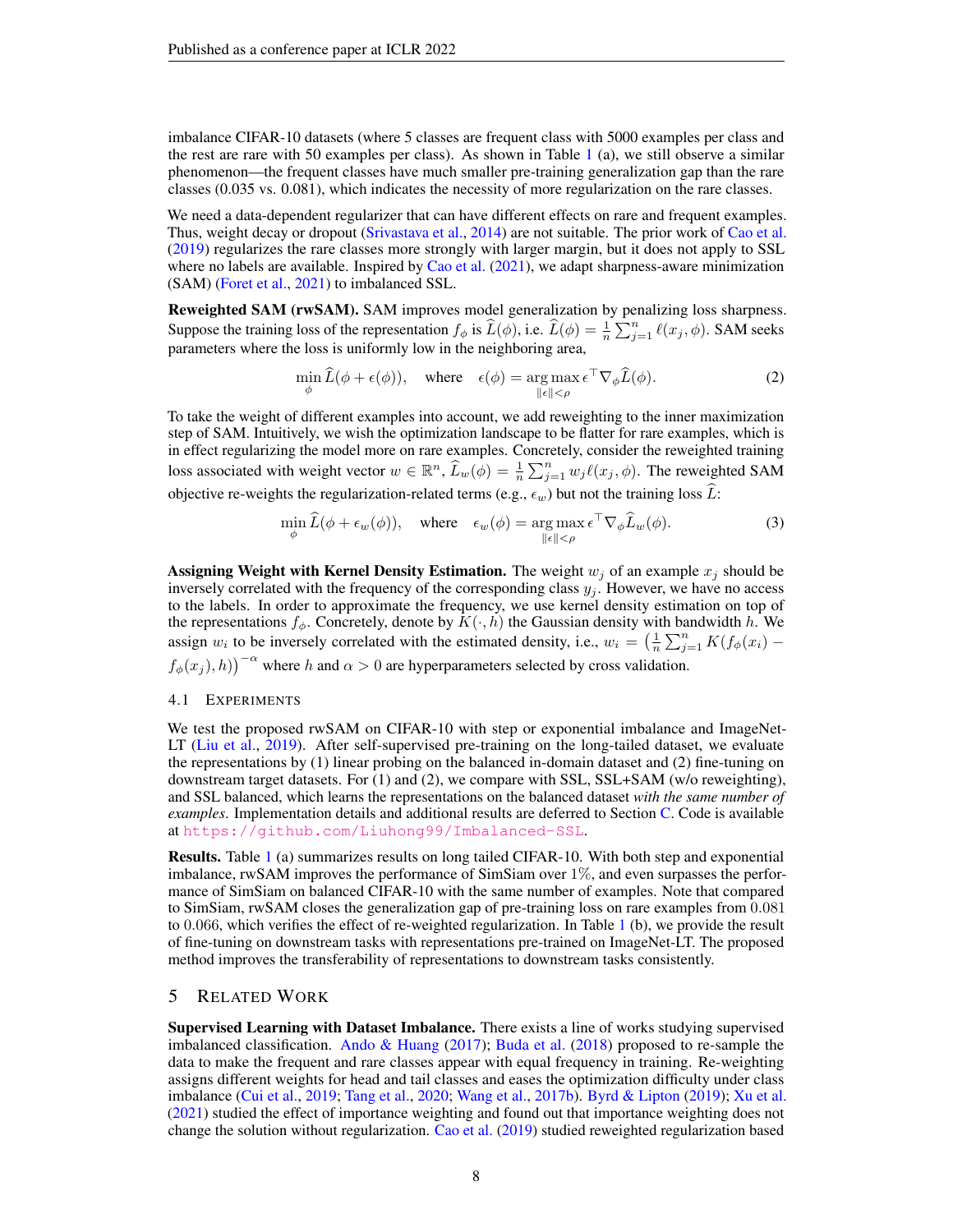| $(a)$ CIFAR, ID                                              |                                                                    |                                                | $r = 0.01$ , exp                               |                                                                    |                      |  |  |  |  |
|--------------------------------------------------------------|--------------------------------------------------------------------|------------------------------------------------|------------------------------------------------|--------------------------------------------------------------------|----------------------|--|--|--|--|
| Method                                                       | Acc. $(\%)$                                                        | Gap Freq.                                      | Gap Rare                                       | Acc. $(\%)$                                                        |                      |  |  |  |  |
| SimSiam<br>SimSiam+SAM<br>SimSiam, balanced<br>SimSiam+rwSAM | $84.3 \pm 0.2$<br>$84.7 \pm 0.3$<br>$85.8 + 0.2$<br>$85.6 \pm 0.4$ | 0.035<br>0.044<br>0.038<br>0.037               | 0.081<br>0.075<br>0.037<br>0.066               | $81.4 \pm 0.3$<br>$82.1 \pm 0.4$<br>$82.0 + 0.4$<br>$82.7 \pm 0.5$ |                      |  |  |  |  |
| (b) ImageNet, OOD                                            | Target dataset                                                     |                                                |                                                |                                                                    |                      |  |  |  |  |
|                                                              |                                                                    |                                                |                                                |                                                                    |                      |  |  |  |  |
| Method                                                       | <b>CUB</b>                                                         | Cars                                           | Aircrafts                                      | Pets                                                               | Avg.                 |  |  |  |  |
| MoCo $v2$<br>MoCo $v2 + SAM$<br>MoCo v2, balanced            | $69.9\pm0.7$<br>$69.9 \pm 0.5$<br>$69.8 \pm 0.5$                   | $88.4 + 0.4$<br>$88.8 \pm 0.5$<br>$88.6 + 0.4$ | $82.9 \pm 0.6$<br>$83.4 + 0.4$<br>$82.7 + 0.5$ | $80.1 \pm 0.6$<br>$81.5 \pm 0.8$<br>$80.0 \pm 0.4$                 | 80.3<br>80.9<br>80.2 |  |  |  |  |
| MoCo $v2 + rwSAM$                                            | $70.3 + 0.7$                                                       | $88.7 + 0.3$                                   | $84.9 + 0.6$                                   | $81.7 \pm 0.4$                                                     | 81.4                 |  |  |  |  |
| SimSiam<br>SimSiam, balanced                                 | $70.0 \pm 0.3$<br>$70.5\pm0.8$                                     | $87.0 + 0.6$<br>$87.9 \pm 0.7$                 | $81.5 + 0.7$<br>$81.8 + 0.7$                   | $83.8 + 0.5$<br>$82.7 \pm 0.4$                                     | 80.6<br>80.7         |  |  |  |  |
| SimSiam+rwSAM                                                | $70.7 + 0.8$                                                       | $88.4 + 0.6$                                   | $82.6 + 0.6$                                   | $84.0 + 0.4$                                                       | 81.4                 |  |  |  |  |

<span id="page-8-0"></span>Table 1: Results of the proposed rwSAM. (a) Results on CIFAR-10-LT with linear probe and ID evaluation. SimSiam+rwSAM on imbalanced datasets performs even better than SimSiam on balanced datasets with the same number of examples. Note that rwSAM closes the generalization gap on the rare examples (0.081 vs. 0.066). (b) Results on ImageNet-LT with fine-tuning and OOD evaluation. rwSAM improves the performance of MoCo v2 and SimSiam on the target datasets.

on classifier margin, but these techniques are limited to supervised imbalanced recognition. [Cao et al.](#page-9-4) [\(2021\)](#page-9-4) proposed to regularize the local curvature of loss on imbalanced and noisy datasets. Recent works also designed specific losses or training pipelines for imbalanced recognition [\(Jamal et al.,](#page-11-1) [2020;](#page-11-1) [Hong et al.,](#page-11-2) [2021;](#page-11-2) [Wang et al.,](#page-13-2) [2021;](#page-13-2) [Zhang et al.,](#page-13-4) [2021\)](#page-13-4).

Several works also studied the supervised representations under dataset imbalance. [Kang et al.](#page-11-4) [\(2020\)](#page-11-4); [Wang et al.](#page-13-5) [\(2020\)](#page-13-5) found out that the representations of supervised learning perform better than the classifier itself with class imbalance. [Yang & Xu](#page-13-6) [\(2020\)](#page-13-6) studied the effect of self-training and self-supervised pre-training on supervised imbalanced recognition classifiers. In contrast, the focus of our paper is the effect of class imbalance on *self-supervised representations*.

Self-supervised Learning. Recent works on self-supervised learning successfully learn representations that approach the supervised baseline on ImageNet and various downstream tasks. Contrastive learning methods attract positive pairs and drive apart negative pairs [\(He et al.,](#page-11-0) [2020;](#page-11-0) [Chen et al.,](#page-10-0) [2020\)](#page-10-0). Siamese networks predict the output of the other branch, and use stop-gradient to avoid collapsing [\(Grill et al.,](#page-10-1) [2020;](#page-10-1) [Chen & He,](#page-10-2) [2021\)](#page-10-2). Clustering methods learn representations by performing clustering on the representations and improve the representations with cluster index [\(Caron](#page-9-0) [et al.,](#page-9-0) [2020\)](#page-9-0). [Cole et al.](#page-10-7) [\(2021\)](#page-10-7) investigated the effect of data quantity and task granularity on self-supervised representations. [Goyal et al.](#page-10-8) [\(2021\)](#page-10-8) studied self-supervised methods on large scale datasets in the wild. [Kotar et al.](#page-11-8) [\(2021\)](#page-11-8) studied whether dataset imbalance can have a significant impact on contrastive learning representations. Several works have also theoretically studied the success of self-supervised learning [\(Arora et al.,](#page-9-6) [2019;](#page-9-6) [Lee et al.,](#page-11-9) [2020b;](#page-11-9) [HaoChen et al.,](#page-10-9) [2021;](#page-10-9) [Wei](#page-13-7) [et al.,](#page-13-7) [2021\)](#page-13-7).

### 6 CONCLUSION

Our paper is the first to study the problem of robustness to imbalanced training of self-supervised representations. We discover that self-supervised representations are more robust to class imbalance than supervised representations and explore the underlying cause of this phenomenon. Our experiments mainly focus on vision datasets. Future works can study the effect of dataset imbalance on NLP datasets, where self-supervised pre-training is a dominant approach. We hope our study can inspire analysis of self-supervised learning in broader environments in the wild such as domain shift, and provide insights for the design of future unsupervised learning methods.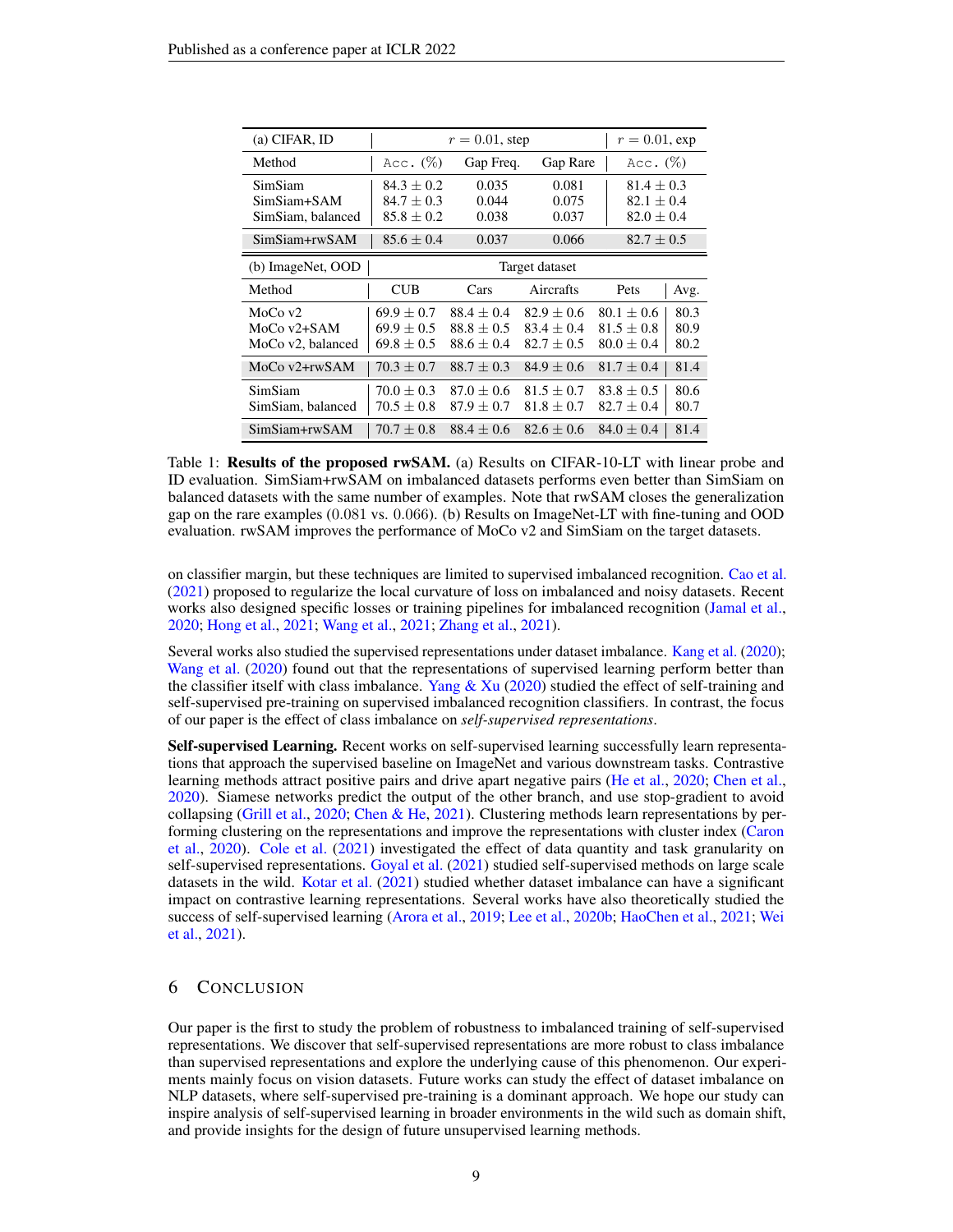### ACKNOWLEDGEMENTS

We thank Colin Wei, Margalit Glasgow, and Shibani Santurkar for helpful discussions. TM acknowledges support of Google Faculty Award, NSF IIS 2045685, the Sloan Fellowship, and JD.com. Toyota Research Institute provided funds to support this work.

### REPRODUCIBILITY STATEMENT

To ensure reproducibility, we describe the implementation details of the algorithms and the construction of the datasets in Section [A.1](#page-14-1) and Section [C.](#page-15-0) The code of the experiments in Section [2,](#page-1-1) Section [3.2](#page-5-0) and Section [4](#page-6-2) is provided in the supplementary material. We describe the setting and data assumptions of the toy case in Section [3.1](#page-4-0) and provide the proof in Section [E.](#page-19-0)

### ETHICS STATEMENT

Our paper studies the problem of robustness to imbalanced training of self-supervised representations. This setting is important to AI Ethics, as large real-world datasets tend to be imbalanced in practice, for instance including less examples from under-represented minorities. Furthermore, pre-training is a standard practice in deep learning, especially for quickly adapting models to new domains, which corresponds to our OOD evaluation scenario.

Our experiments and theoretical analysis show that SSL is more robust than supervised pre-training, especially in the OOD scenario. As supervised learning is still the de facto standard for pre-training, our work should have a wide impact, encouraging practitioners to use SSL for pre-training instead, or at least consider evaluating the impact of imbalanced pre-training on their downstream task.

We also remark that the paper does not imply at all that the algorithms proposed or studied can guarantee any form of fairness, and they in fact should still suffer from biases. The paper should be considered as a step towards studying the important technical issue of dataset imbalance, which is related to the fairness or biases questions.

### **REFERENCES**

- <span id="page-9-3"></span>Shin Ando and Chun Yuan Huang. Deep over-sampling framework for classifying imbalanced data. In *Joint European Conference on Machine Learning and Knowledge Discovery in Databases*, pp. 770–785, 2017.
- <span id="page-9-6"></span>Sanjeev Arora, Hrishikesh Khandeparkar, Mikhail Khodak, Orestis Plevrakis, and Nikunj Saunshi. A theoretical analysis of contrastive unsupervised representation learning. In *International Conference on Machine Learning*, 2019.
- <span id="page-9-2"></span>Mateusz Buda, Atsuto Maki, and Maciej A Mazurowski. A systematic study of the class imbalance problem in convolutional neural networks. *Neural Networks*, 106:249–259, 2018.
- <span id="page-9-5"></span>Jonathon Byrd and Zachary Lipton. What is the effect of importance weighting in deep learning? In *International Conference on Machine Learning*, pp. 872–881. PMLR, 2019.
- <span id="page-9-1"></span>Kaidi Cao, Colin Wei, Adrien Gaidon, Nikos Arechiga, and Tengyu Ma. Learning imbalanced datasets with label-distribution-aware margin loss. In *Advances in Neural Information Processing Systems*, volume 32, pp. 1565–1576. Curran Associates, Inc., June 2019.
- <span id="page-9-4"></span>Kaidi Cao, Yining Chen, Junwei Lu, Nikos Arechiga, Adrien Gaidon, and Tengyu Ma. Heteroskedastic and imbalanced deep learning with adaptive regularization. In *International Conference on Learning Representations*, 2021.
- <span id="page-9-0"></span>Mathilde Caron, Ishan Misra, Julien Mairal, Priya Goyal, Piotr Bojanowski, and Armand Joulin. Unsupervised learning of visual features by contrasting cluster assignments. *arXiv preprint arXiv:2006.09882*, 33:9912–9924, 2020.
- <span id="page-9-7"></span>Nitesh V Chawla, Kevin W Bowyer, Lawrence O Hall, and W Philip Kegelmeyer. Smote: synthetic minority over-sampling technique. *Journal of artificial intelligence research*, 16:321–357, 2002.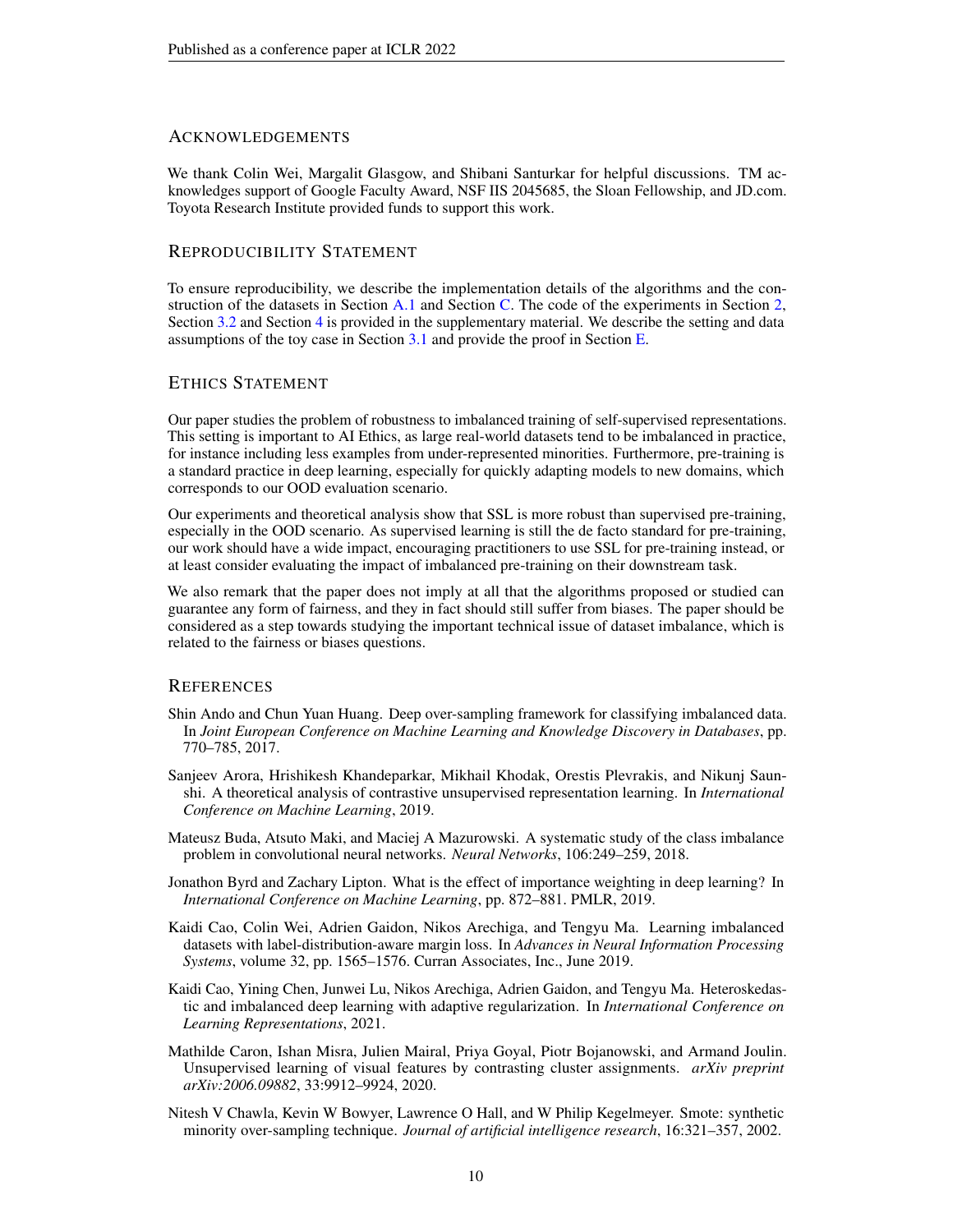- <span id="page-10-0"></span>Ting Chen, Simon Kornblith, Mohammad Norouzi, and Geoffrey Hinton. A simple framework for contrastive learning of visual representations. In *International conference on machine learning*, volume 119 of *Proceedings of Machine Learning Research*, pp. 1597–1607. PMLR, PMLR, 13–18 Jul 2020.
- <span id="page-10-2"></span>Xinlei Chen and Kaiming He. Exploring simple siamese representation learning. In *Proceedings of the IEEE/CVF Conference on Computer Vision and Pattern Recognition (CVPR)*, pp. 15750–15758, June 2021.
- <span id="page-10-5"></span>Adam Coates, Andrew Y Ng, and Honglak Lee. An analysis of single-layer networks in unsupervised feature learning. In *International Conference on Artificial Intelligence and Statistics*, pp. 215–223, 2011.
- <span id="page-10-7"></span>Elijah Cole, Xuan Yang, Kimberly Wilber, Oisin Mac Aodha, and Serge Belongie. When does contrastive visual representation learning work? *arXiv preprint arXiv:2105.05837*, 2021.
- <span id="page-10-10"></span>Ekin D Cubuk, Barret Zoph, Jonathon Shlens, and Quoc V Le. Randaugment: Practical automated data augmentation with a reduced search space. In *Proceedings of the IEEE/CVF Conference on Computer Vision and Pattern Recognition Workshops*, pp. 702–703, 2020.
- <span id="page-10-3"></span>Yin Cui, Menglin Jia, Tsung-Yi Lin, Yang Song, and Serge Belongie. Class-balanced loss based on effective number of samples. In *Proceedings of the IEEE/CVF conference on computer vision and pattern recognition*, pp. 9268–9277, 2019.
- <span id="page-10-15"></span>Carl Doersch, Abhinav Gupta, and Alexei A Efros. Unsupervised visual representation learning by context prediction. In *Proceedings of the IEEE international conference on computer vision*, pp. 1422–1430, 2015.
- <span id="page-10-4"></span>Pierre Foret, Ariel Kleiner, Hossein Mobahi, and Behnam Neyshabur. Sharpness-aware minimization for efficiently improving generalization. *arXiv preprint arXiv:2010.01412*, 2020.
- <span id="page-10-6"></span>Pierre Foret, Ariel Kleiner, Hossein Mobahi, and Behnam Neyshabur. Sharpness-aware minimization for efficiently improving generalization. In *International Conference on Learning Representations*, 2021.
- <span id="page-10-16"></span>Spyros Gidaris, Praveer Singh, and Nikos Komodakis. Unsupervised representation learning by predicting image rotations. *arXiv preprint arXiv:1803.07728*, 2018.
- <span id="page-10-8"></span>Priya Goyal, Mathilde Caron, Benjamin Lefaudeux, Min Xu, Pengchao Wang, Vivek Pai, Mannat Singh, Vitaliy Liptchinsky, Ishan Misra, Armand Joulin, et al. Self-supervised pretraining of visual features in the wild. *arXiv preprint arXiv:2103.01988*, 2021.
- <span id="page-10-1"></span>Jean-Bastien Grill, Florian Strub, Florent Altche, Corentin Tallec, Pierre H Richemond, Elena ´ Buchatskaya, Carl Doersch, Bernardo Avila Pires, Zhaohan Daniel Guo, Mohammad Gheshlaghi Azar, et al. Bootstrap your own latent: A new approach to self-supervised learning. *arXiv preprint arXiv:2006.07733*, 33:21271–21284, 2020.
- <span id="page-10-12"></span>Hongyu Guo and Herna L Viktor. Learning from imbalanced data sets with boosting and data generation: the databoost-im approach. *ACM Sigkdd Explorations Newsletter*, 6(1):30–39, 2004.
- <span id="page-10-17"></span>Jeff Z HaoChen, Colin Wei, Jason D Lee, and Tengyu Ma. Shape matters: Understanding the implicit bias of the noise covariance. *arXiv preprint arXiv:2006.08680*, 2020.
- <span id="page-10-9"></span>Jeff Z HaoChen, Colin Wei, Adrien Gaidon, and Tengyu Ma. Provable guarantees for self-supervised deep learning with spectral contrastive loss. *arXiv preprint arXiv:2106.04156*, 2021.
- <span id="page-10-13"></span>Peter Hart. The condensed nearest neighbor rule (corresp.). *IEEE transactions on information theory*, 14(3):515–516, 1968.
- <span id="page-10-11"></span>Haibo He and Edwardo A Garcia. Learning from imbalanced data. *IEEE Transactions on knowledge and data engineering*, 21(9):1263–1284, 2009.
- <span id="page-10-14"></span>Haibo He, Yang Bai, Edwardo A Garcia, and Shutao Li. Adasyn: Adaptive synthetic sampling approach for imbalanced learning. In *2008 IEEE international joint conference on neural networks (IEEE world congress on computational intelligence)*, pp. 1322–1328. IEEE, 2008.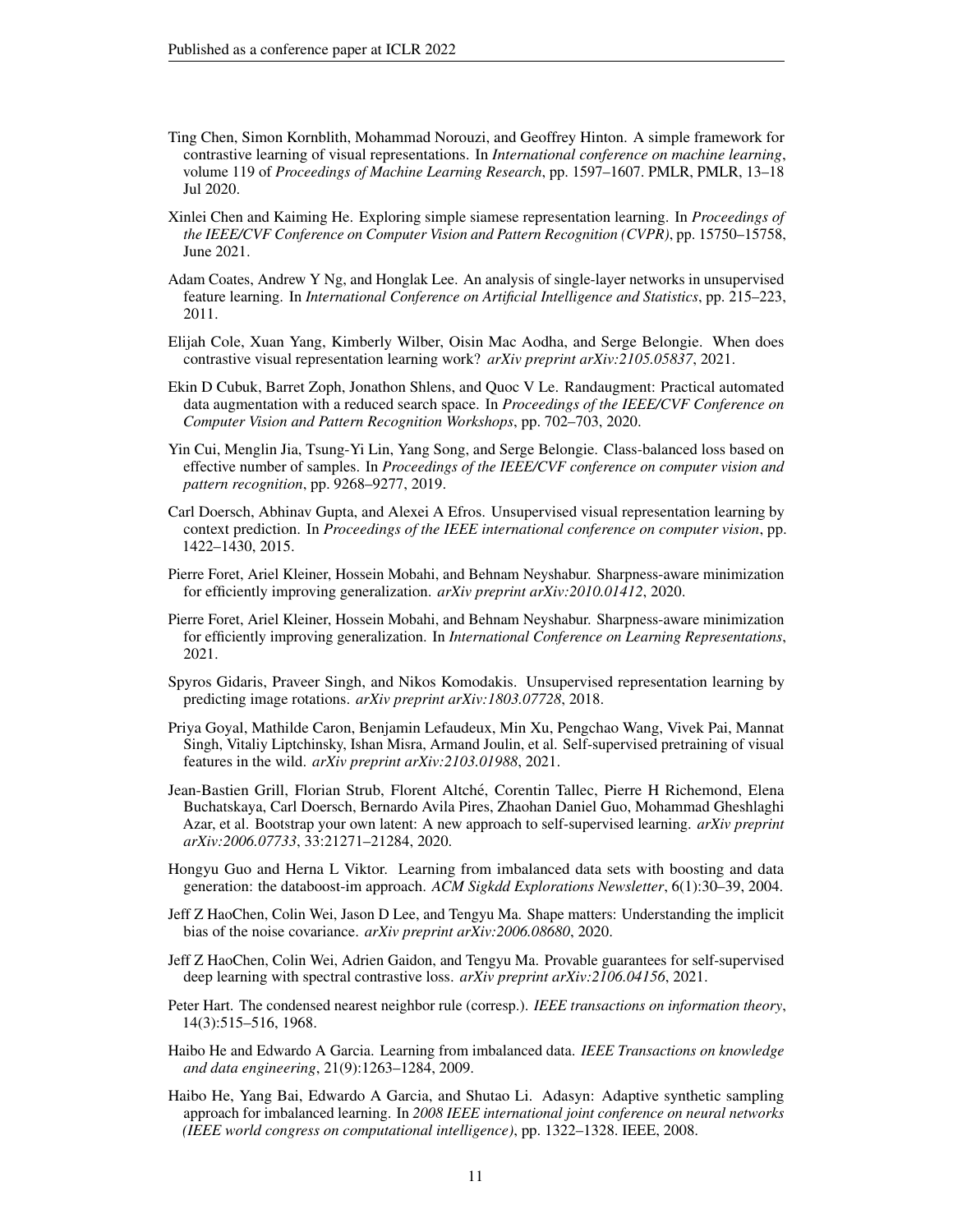- <span id="page-11-6"></span>Kaiming He, Xiangyu Zhang, Shaoqing Ren, and Jian Sun. Deep residual learning for image recognition. In *Proceedings of the IEEE conference on computer vision and pattern recognition*, pp. 770–778, 2016.
- <span id="page-11-0"></span>Kaiming He, Haoqi Fan, Yuxin Wu, Saining Xie, and Ross Girshick. Momentum contrast for unsupervised visual representation learning. In *Proceedings of the IEEE/CVF Conference on Computer Vision and Pattern Recognition*, pp. 9729–9738, June 2020.
- <span id="page-11-2"></span>Youngkyu Hong, Seungju Han, Kwanghee Choi, Seokjun Seo, Beomsu Kim, and Buru Chang. Disentangling label distribution for long-tailed visual recognition. In *Proceedings of the IEEE/CVF Conference on Computer Vision and Pattern Recognition*, pp. 6626–6636, 2021.
- <span id="page-11-12"></span>Xinting Hu, Yi Jiang, Kaihua Tang, Jingyuan Chen, Chunyan Miao, and Hanwang Zhang. Learning to segment the tail. In *Proceedings of the IEEE/CVF Conference on Computer Vision and Pattern Recognition*, pp. 14045–14054, 2020.
- <span id="page-11-13"></span>Chen Huang, Yining Li, Chen Change Loy, and Xiaoou Tang. Deep imbalanced learning for face recognition and attribute prediction. *IEEE transactions on pattern analysis and machine intelligence*, 42(11):2781–2794, 2019.
- <span id="page-11-1"></span>Muhammad Abdullah Jamal, Matthew Brown, Ming-Hsuan Yang, Liqiang Wang, and Boqing Gong. Rethinking class-balanced methods for long-tailed visual recognition from a domain adaptation perspective. In *Proceedings of the IEEE/CVF Conference on Computer Vision and Pattern Recognition (CVPR)*, June 2020.
- <span id="page-11-7"></span>Ziwei Ji and Matus Telgarsky. Gradient descent aligns the layers of deep linear networks. *arXiv preprint arXiv:1810.02032*, 2018.
- <span id="page-11-4"></span>Bingyi Kang, Saining Xie, Marcus Rohrbach, Zhicheng Yan, Albert Gordo, Jiashi Feng, and Yannis Kalantidis. Decoupling representation and classifier for long-tailed recognition. In *International Conference on Learning Representations*, 2020.
- <span id="page-11-8"></span>Klemen Kotar, Gabriel Ilharco, Ludwig Schmidt, Kiana Ehsani, and Roozbeh Mottaghi. Contrasting contrastive self-supervised representation learning pipelines. In *Proceedings of the IEEE/CVF International Conference on Computer Vision*, pp. 9949–9959, 2021.
- <span id="page-11-5"></span>Jonathan Krause, Michael Stark, Jia Deng, and Li Fei-Fei. 3d object representations for fine-grained categorization. In *Proceedings of the IEEE international conference on computer vision workshops*, pp. 554–561, 2013.
- <span id="page-11-10"></span>Bartosz Krawczyk. Learning from imbalanced data: open challenges and future directions. *Progress in Artificial Intelligence*, 5(4):221–232, 2016.
- <span id="page-11-3"></span>Alex Krizhevsky and Geoffrey Hinton. Learning multiple layers of features from tiny images. 2009.
- <span id="page-11-11"></span>Miroslav Kubat, Stan Matwin, et al. Addressing the curse of imbalanced training sets: one-sided selection. In *Icml*, volume 97, pp. 179–186. Citeseer, 1997.
- <span id="page-11-15"></span>Hae Beom Lee, Hayeon Lee, Donghyun Na, Saehoon Kim, Minseop Park, Eunho Yang, and Sung Ju Hwang. Learning to balance: Bayesian meta-learning for imbalanced and out-of-distribution tasks. In *International Conference on Learning Representations*, 2020a.
- <span id="page-11-9"></span>Jason D Lee, Qi Lei, Nikunj Saunshi, and Jiacheng Zhuo. Predicting what you already know helps: Provable self-supervised learning. *arXiv preprint arXiv:2008.01064*, 2020b.
- <span id="page-11-14"></span>Tsung-Yi Lin, Priya Goyal, Ross Girshick, Kaiming He, and Piotr Dollar. Focal loss for dense object ´ detection. In *Proceedings of the IEEE international conference on computer vision*, pp. 2980–2988, 2017.
- <span id="page-11-16"></span>Jialun Liu, Yifan Sun, Chuchu Han, Zhaopeng Dou, and Wenhui Li. Deep representation learning on long-tailed data: A learnable embedding augmentation perspective. In *Proceedings of the IEEE/CVF Conference on Computer Vision and Pattern Recognition*, pp. 2970–2979, 2020.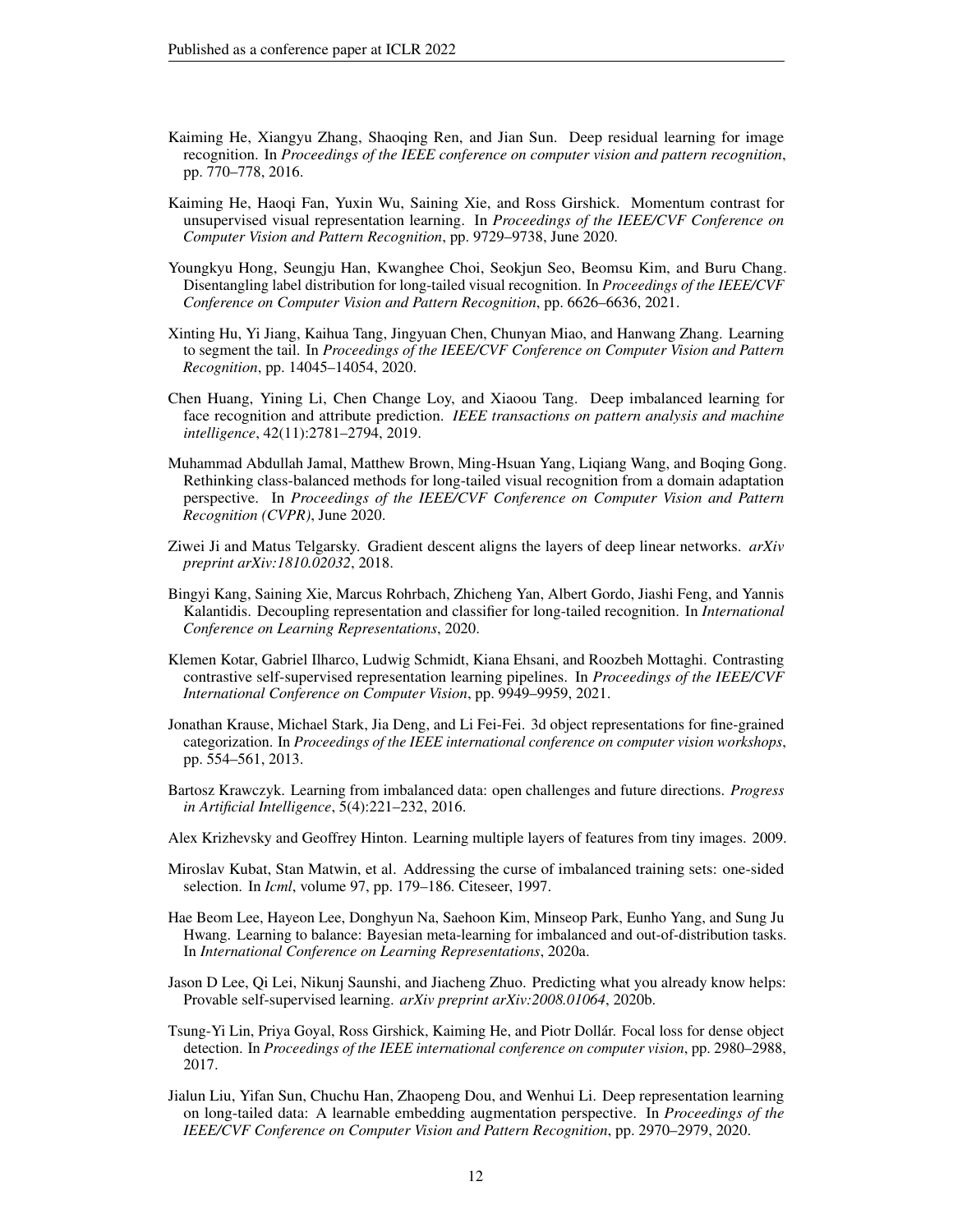- <span id="page-12-1"></span>Ziwei Liu, Zhongqi Miao, Xiaohang Zhan, Jiayun Wang, Boqing Gong, and Stella X. Yu. Largescale long-tailed recognition in an open world. In *Proceedings of the IEEE/CVF Conference on Computer Vision and Pattern Recognition (CVPR)*, June 2019.
- <span id="page-12-14"></span>Divyam Madaan, Jaehong Yoon, Yuanchun Li, Yunxin Liu, and Sung Ju Hwang. Representational continuity for unsupervised continual learning. In *International Conference on Learning Representations*, 2022.
- <span id="page-12-7"></span>Subhransu Maji, Esa Rahtu, Juho Kannala, Matthew Blaschko, and Andrea Vedaldi. Fine-grained visual classification of aircraft. *arXiv preprint arXiv:1306.5151*, 2013.
- <span id="page-12-12"></span>Aditya Krishna Menon, Sadeep Jayasumana, Ankit Singh Rawat, Himanshu Jain, Andreas Veit, and Sanjiv Kumar. Long-tail learning via logit adjustment. In *International Conference on Learning Representations*, 2021.
- <span id="page-12-13"></span>Mehdi Noroozi and Paolo Favaro. Unsupervised learning of visual representations by solving jigsaw puzzles. In *European conference on computer vision*, pp. 69–84. Springer, 2016.
- <span id="page-12-6"></span>Omkar M Parkhi, Andrea Vedaldi, Andrew Zisserman, and CV Jawahar. Cats and dogs. In *2012 IEEE conference on computer vision and pattern recognition*, pp. 3498–3505, 2012.
- <span id="page-12-0"></span>William J Reed. The pareto, zipf and other power laws. *Economics letters*, 74(1):15–19, 2001.
- <span id="page-12-10"></span>Mengye Ren, Wenyuan Zeng, Bin Yang, and Raquel Urtasun. Learning to reweight examples for robust deep learning. In *International Conference on Machine Learning*, pp. 4334–4343, 2018.
- <span id="page-12-4"></span>Olga Russakovsky, Jia Deng, Hao Su, Jonathan Krause, Sanjeev Satheesh, Sean Ma, Zhiheng Huang, Andrej Karpathy, Aditya Khosla, Michael Bernstein, Alexander C. Berg, and Li Fei-Fei. ImageNet Large Scale Visual Recognition Challenge. *International Journal of Computer Vision*, 115(3): 211–252, 2015.
- <span id="page-12-8"></span>Ramprasaath R Selvaraju, Michael Cogswell, Abhishek Das, Ramakrishna Vedantam, Devi Parikh, and Dhruv Batra. Grad-cam: Visual explanations from deep networks via gradient-based localization. In *Proceedings of the IEEE international conference on computer vision*, pp. 618–626, 2017.
- <span id="page-12-11"></span>Jun Shu, Qi Xie, Lixuan Yi, Qian Zhao, Sanping Zhou, Zongben Xu, and Deyu Meng. Meta-weightnet: Learning an explicit mapping for sample weighting. In *Advances in Neural Information Processing Systems*, volume 32. Curran Associates, Inc., 2019.
- <span id="page-12-9"></span>Nitish Srivastava, Geoffrey Hinton, Alex Krizhevsky, Ilya Sutskever, and Ruslan Salakhutdinov. Dropout: a simple way to prevent neural networks from overfitting. *The journal of machine learning research*, 15(1):1929–1958, 2014.
- <span id="page-12-2"></span>Kaihua Tang, Jianqiang Huang, and Hanwang Zhang. Long-tailed classification by keeping the good and removing the bad momentum causal effect. In *Advances in Neural Information Processing Systems*, volume 33, pp. 1513–1524. Curran Associates, Inc., 2020.
- <span id="page-12-3"></span>Junjiao Tian, Yen-Cheng Liu, Nathan Glaser, Yen-Chang Hsu, and Zsolt Kira. Posterior re-calibration for imbalanced datasets. *arXiv preprint arXiv:2010.11820*, 2020.
- <span id="page-12-15"></span>Yuandong Tian, Xinlei Chen, and Surya Ganguli. Understanding self-supervised learning dynamics without contrastive pairs. *arXiv preprint arXiv:2102.06810*, 2021.
- <span id="page-12-16"></span>Christopher Tosh, Akshay Krishnamurthy, and Daniel Hsu. Contrastive estimation reveals topic posterior information to linear models. *arXiv:2003.02234*, 2020.
- <span id="page-12-17"></span>Christopher Tosh, Akshay Krishnamurthy, and Daniel Hsu. Contrastive learning, multi-view redundancy, and linear models. In *Algorithmic Learning Theory*, pp. 1179–1206. PMLR, 2021.
- <span id="page-12-18"></span>Roman Vershynin. *High-dimensional probability: An introduction with applications in data science*, volume 47. Cambridge university press, 2018.
- <span id="page-12-5"></span>Catherine Wah, Steve Branson, Peter Welinder, Pietro Perona, and Serge Belongie. The caltech-ucsd birds-200-2011 dataset. 2011.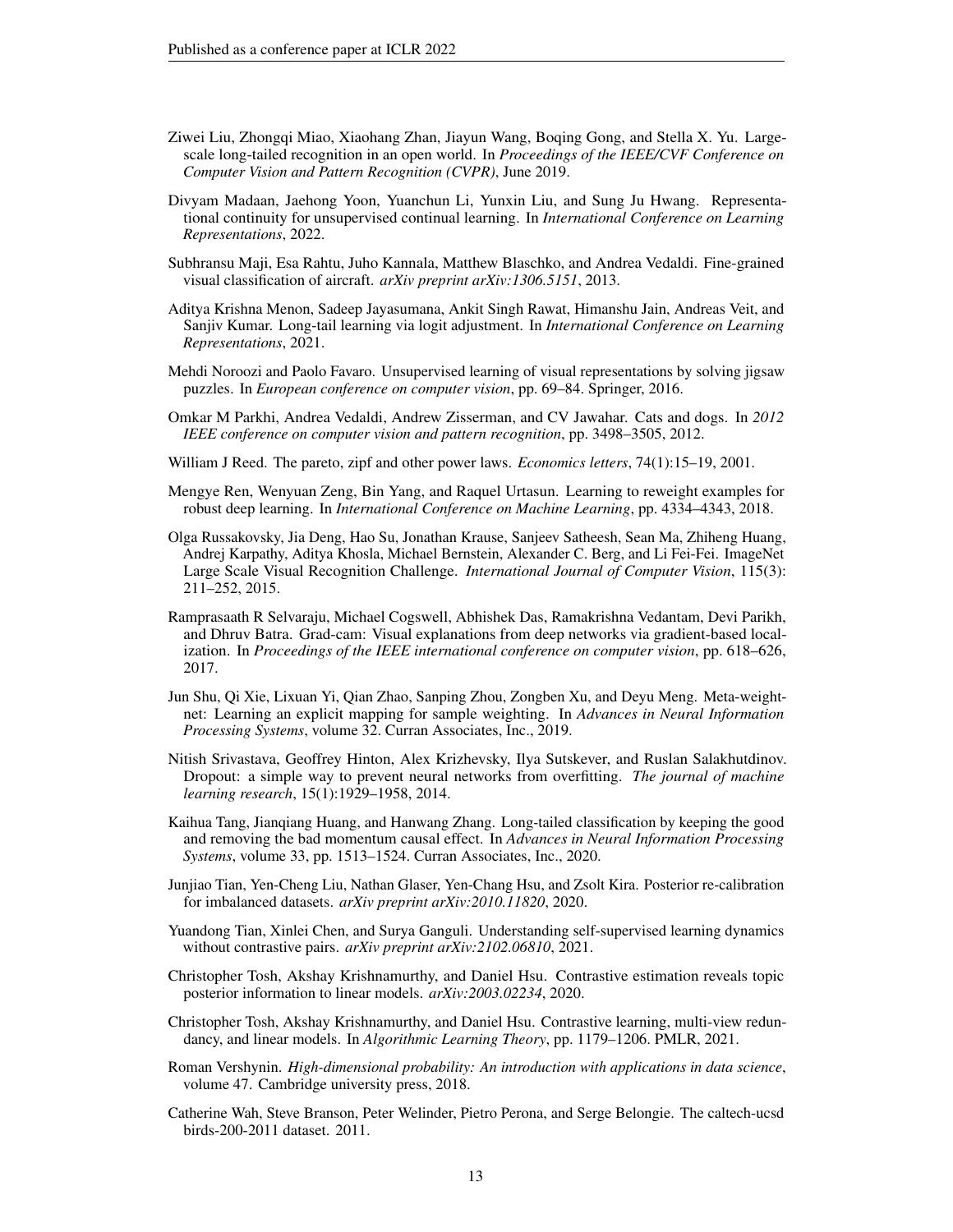- <span id="page-13-8"></span>Shuo Wang and Xin Yao. Diversity analysis on imbalanced data sets by using ensemble models. In *2009 IEEE symposium on computational intelligence and data mining*, pp. 324–331. IEEE, 2009.
- <span id="page-13-5"></span>Tao Wang, Yu Li, Bingyi Kang, Junnan Li, Junhao Liew, Sheng Tang, Steven Hoi, and Jiashi Feng. The devil is in classification: A simple framework for long-tail instance segmentation. In *European Conference on computer vision*, pp. 728–744. Springer, 2020.
- <span id="page-13-9"></span>Xiaolong Wang, Kaiming He, and Abhinav Gupta. Transitive invariance for self-supervised visual representation learning. In *Proceedings of the IEEE international conference on computer vision*, pp. 1329–1338, 2017a.
- <span id="page-13-2"></span>Xudong Wang, Long Lian, Zhongqi Miao, Ziwei Liu, and Stella Yu. Long-tailed recognition by routing diverse distribution-aware experts. In *International Conference on Learning Representations*, 2021.
- <span id="page-13-1"></span>Yu-Xiong Wang, Deva Ramanan, and Martial Hebert. Learning to model the tail. In *Proceedings of the 31st International Conference on Neural Information Processing Systems*, pp. 7032–7042, 2017b.
- <span id="page-13-7"></span>Colin Wei, Sang Michael Xie, and Tengyu Ma. Why do pretrained language models help in downstream tasks? an analysis of head and prompt tuning. *arXiv preprint arXiv:2106.09226*, 2021.
- <span id="page-13-3"></span>Da Xu, Yuting Ye, and Chuanwei Ruan. Understanding the role of importance weighting for deep learning. In *International Conference on Learning Representations*, 2021.
- <span id="page-13-6"></span>Yuzhe Yang and Zhi Xu. Rethinking the value of labels for improving class-imbalanced learning. In *Advances in Neural Information Processing Systems*, volume 33, pp. 19290–19301. Curran Associates, Inc., 2020.
- <span id="page-13-0"></span>Yuzhe Yang, Kaiwen Zha, Yingcong Chen, Hao Wang, and Dina Katabi. Delving into deep imbalanced regression. In *Proceedings of the 38th International Conference on Machine Learning*, volume 139 of *Proceedings of Machine Learning Research*, pp. 11842–11851, 18–24 Jul 2021.
- <span id="page-13-4"></span>Songyang Zhang, Zeming Li, Shipeng Yan, Xuming He, and Jian Sun. Distribution alignment: A unified framework for long-tail visual recognition. In *Proceedings of the IEEE/CVF Conference on Computer Vision and Pattern Recognition*, pp. 2361–2370, 2021.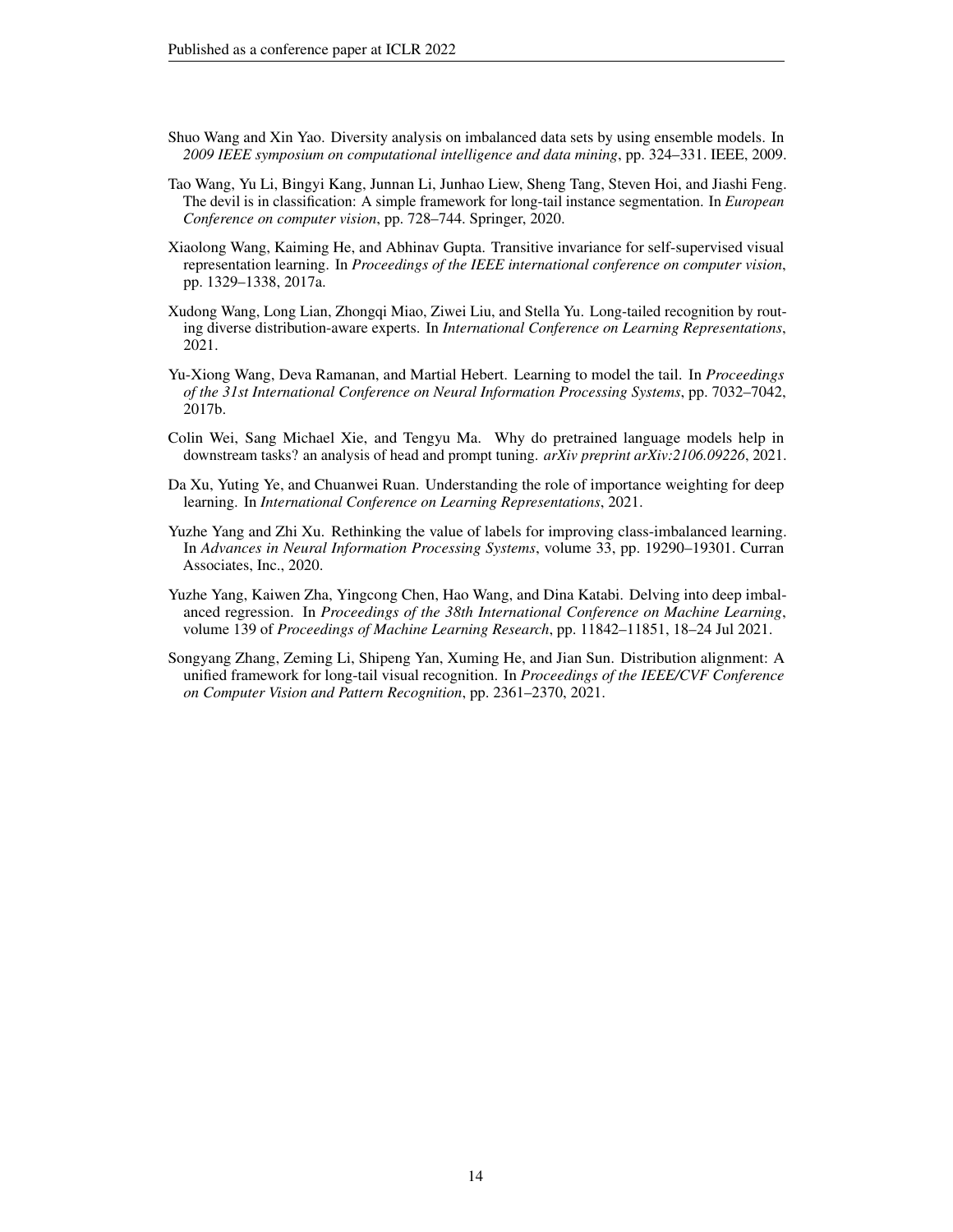

<span id="page-14-2"></span>Figure 5: Visualization of the label distributions. We visualize the label distributions of the imbalanced CIFAR-10 and ImageNet. We consider two imbalance ratios r for each dataset.Imbalanced CIFAR-10 follows the exponential distribution, while imbalanced ImageNet follows Pareto distribution.

# <span id="page-14-0"></span>A DETAILS OF SECTION [2](#page-1-1)

#### <span id="page-14-1"></span>A.1 IMPLEMENTATION DETAILS

Generating Pre-training Datasets. CIFAR-10 [\(Krizhevsky & Hinton,](#page-11-3) [2009\)](#page-11-3) contains 10 classes with 5000 examples per class. We use exponential imbalance, i.e. for class c, the number of examples is  $5000 \times e^{\beta(c-1)}$ . we consider imbalance ratio  $r \in \{0.1, 0.01\}$ , i.e. the number of examples belonging to the rarest class is 500 or 50. The total  $n_s$  is therefore 20431 or 12406. ImageNet-LT is constructed by [Liu et al.](#page-12-1) [\(2019\)](#page-12-1), which follows the Pareto distribution with the power value 6. The number of examples from the rarest class is 5. We construct a long tailed ImageNet following the Pareto distribution with more imbalance, where the number of examples from the rarest class is 3. The total number of examples  $n<sub>s</sub>$  is 115846 and 80218 respectively. For each ratio of imbalance, we further downsample the dataset with the sampling ratio in  $\{0.75, 0.5, 0.25, 0.125\}$  to formulate different number of examples. To compare with the balanced setting fairly, we also sample balanced versions of datasets with the same number of examples. Note that each variant of the dataset is fixed after construction for all algorithms. See the visualization of label distributions of dataset variants in Figure [5.](#page-14-2)

Training Procedure. For supervised pre-training, we follow the standard protocol of [He et al.](#page-11-6) [\(2016\)](#page-11-6) and [Kang et al.](#page-11-4) [\(2020\)](#page-11-4). On the standard ImageNet-LT, we train the models for 90 epochs with step learning rate decay. For down-sampled variants, the training epochs are selected with cross validation. Fo self-supervised learning, the initial learning rate on the standard ImageNet-LT is set to 0.025 with batch-size 256. We train the model for 300 epochs on the standard ImageNet-LT and adopt cosine learning rate decay following [\(He et al.,](#page-11-0) [2020;](#page-11-0) [Chen & He,](#page-10-2) [2021\)](#page-10-2). We train the models for more epochs on the down sampled variants to ensure the same number of total iterations. The code on CIFAR-10 LT is adapted from [https://github.com/Reza-Safdari/SimSiam-91.](https://github.com/Reza-Safdari/SimSiam-91.9-top1-acc-on-CIFAR10) [9-top1-acc-on-CIFAR10](https://github.com/Reza-Safdari/SimSiam-91.9-top1-acc-on-CIFAR10).

Evavluation. For in-domain evaluation (ID), we first train the the representations on the aforementioned dataset variants, and then train the linear head classifier on the *full balanced* CIFAR10 or ImageNet. We set the initial learning rate to 30 when training the linear head with batch-size 4096 and train for 100 epochs in total. For in-domain out-of-domain evaluation (OOD) on ImageNet, we first train the the representations on the aforementioned dataset variants, and then fine-tune the model to CUB-200 [\(Wah et al.,](#page-12-5) [2011\)](#page-12-5), Stanford Cars [\(Krause et al.,](#page-11-5) [2013\)](#page-11-5), Oxford Pets [\(Parkhi et al.,](#page-12-6) [2012\)](#page-12-6), and Aircrafts [\(Maji et al.,](#page-12-7) [2013\)](#page-12-7). The number of examples of these target datasets ranges from 2k to 10k, which is a reasonable scale as the number of examples of the pre-training dataset variants ranges from 10k to 110k. The representation quality is evaluated with the average performance on the four tasks. We set the initial learning rate to 0.1 in fine-tuning train for 150 epochs in total. For in-domain out-of-domain evaluation (OOD) on CIFAR-10, we use STL-10 as the downstream target tasks and perform linear probe.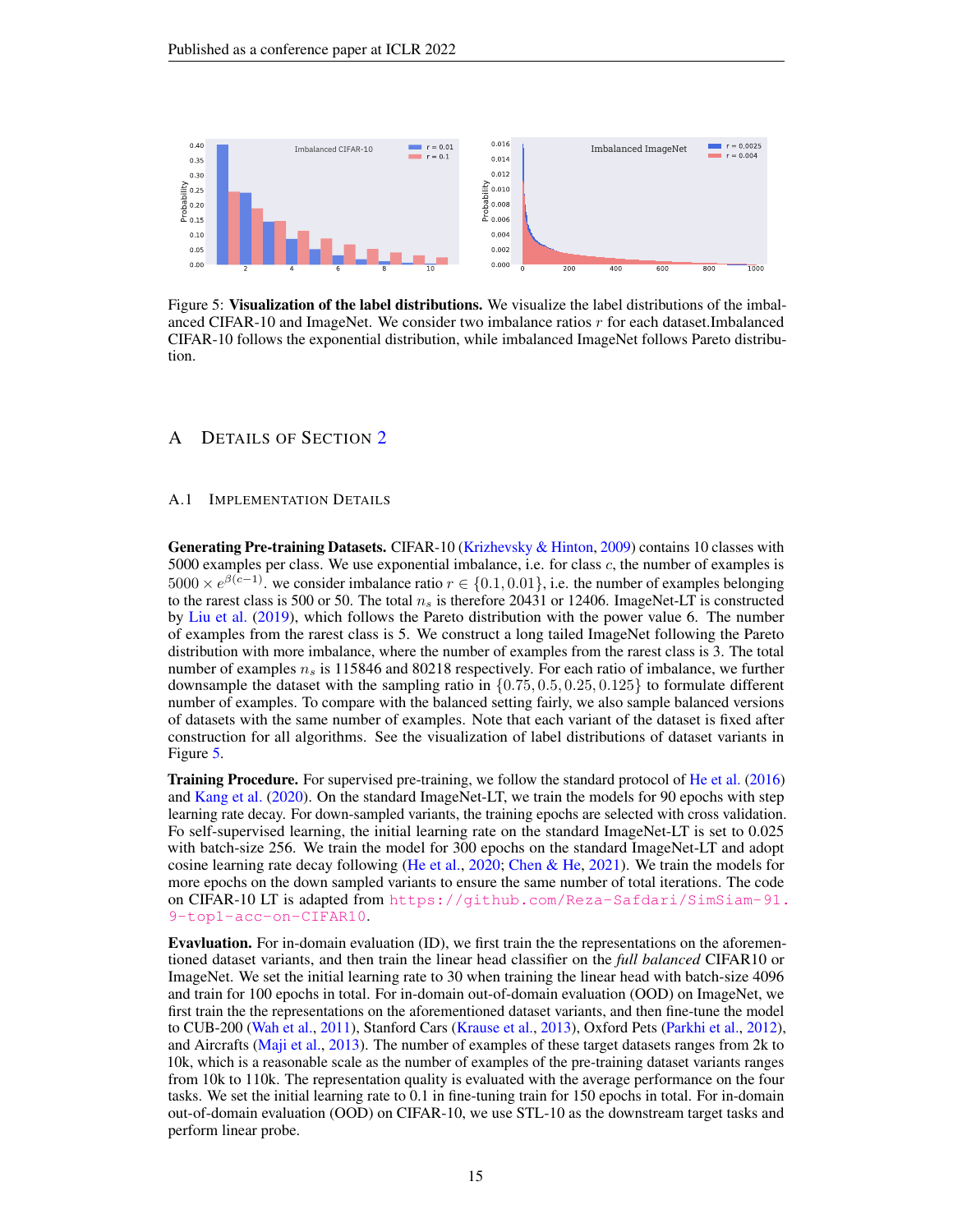

Figure 6: OOD Results of SimSiam on ImageNet. SimSiam also demonstrates more robustness to class imbalance compared to supervised learning. The relative gap to balanced dataset is much smaller than supervised learning across different imbalance ratios.

<span id="page-15-2"></span>

| Imbalanced Ratio $r$<br>$r=1$ , balanced |                                                                   | $r = 0.004$ |  |  | $r = 0.0025$                                                               |  |  |  |  |  |  |  |  |
|------------------------------------------|-------------------------------------------------------------------|-------------|--|--|----------------------------------------------------------------------------|--|--|--|--|--|--|--|--|
| Data Quantity $n$                        | 116K 87K 58K 29K 14K   116K 87K 58K 29K 14K   80K 60K 40K 20K 10K |             |  |  |                                                                            |  |  |  |  |  |  |  |  |
| MoCo V2. ID                              |                                                                   |             |  |  | 50.4 43.5 40.9 37.0 30.8 49.5 43.2 39.5 36.6 30.5 40.6 38.8 35.5 31.9 27.2 |  |  |  |  |  |  |  |  |
| MoCo V2, OOD                             |                                                                   |             |  |  | 80.3 79.8 79.7 77.4 77.0 80.2 80.1 79.5 77.8 77.3 79.2 78.8 77.7 75.6 74.4 |  |  |  |  |  |  |  |  |
| Supervised, ID                           |                                                                   |             |  |  | 54.3 51.6 46.1 40.5 26.3 52.9 49.6 44.0 37.3 24.9 46.1 42.0 36.3 27.5 20.3 |  |  |  |  |  |  |  |  |
| Supervised, OOD                          |                                                                   |             |  |  | 76.6 74.7 71.9 67.4 59.1 75.5 73.3 70.4 65.8 57.8 71.8 69.1 65.9 60.3 54.3 |  |  |  |  |  |  |  |  |
| SimSiam, OOD                             |                                                                   |             |  |  | 80.7 80.4 79.9 78.7 77.2 80.6 79.9 79.6 78.8 76.9 79.8 79.3 78.8 77.5 76.0 |  |  |  |  |  |  |  |  |

<span id="page-15-1"></span>Table [2](#page-3-1): Numbers in Figure 2 and Figure [6.](#page-15-1)

#### A.2 ADDITIONAL RESULTS

To validate the phenomenon observed in Section [2](#page-1-1) is consistent for different self-supervised learning algorithms, we provide the OOD evaluation results of SimSiam trained on ImageNet variants and relative performance gap with balanced datasets in Figure [6.](#page-15-1) SimSiam representations are also less sensitive to class imbalance than supervised representations.

We also provide the numbers of Figure [2](#page-3-1) and Figure [6](#page-15-1) in Table [2.](#page-15-2)

# B DETAILS OF SECTION [3.2](#page-5-0)

We first generate the balanced semi-synthetic dataset with 5000 examples per class. The left halves of images from classes 1-5 correspond to the labels, while the right halves are random. The left halves of images from class 6-10 are blank, whereas the right halves correspond to the labels. We then generate the imbalanced dataset, which consists of the 5000 examples per class from classes 1-5 (frequent classes), and 10 examples per class from classes 6-10 (rare classes). We use Grad-CAM implementation based on <https://github.com/meliketoy/gradcam.pytorch> and SimCLR implementation from  $https://github.com/leftthomas/SimCLR$ . We provide examples and Grad-CAM of the semi-synthetic datasets in Figure [7.](#page-16-1)

### <span id="page-15-0"></span>C DETAILS OF SECTION [4](#page-6-2)

#### C.1 IMPLEMENTATION DETAILS

We use the same implementation as Section [2](#page-1-1) for supervised and self-supervised learning baselines. We implement sharpness-aware minimization following [\(Foret et al.,](#page-10-6) [2021\)](#page-10-6). In each step of update, we first compute the reweighted loss  $\widehat{L}_w(\phi) = \frac{1}{n} \sum_{j=1}^n w_j \ell(x_j, \phi)$  and compute its gradient w.r.t.  $\phi$ , i.e.  $\nabla_{\phi}L_w(\phi)$ . Then we can compute  $\epsilon(\phi)$  as  $\epsilon(\phi)$  =  $\rho \text{sgn}(\nabla_{\phi} \widehat{L}_w(\phi)) \left| \nabla_{\phi} \widehat{L}_w(\phi) \right|$  $\int_{q^{-1}}^{q-1} / (\|\nabla_{\phi}\widehat{L}_{w}(\phi)\|_{q}^{q})^{1/p}$ , where  $\frac{1}{p} + \frac{1}{q} = 1$ . Finally, we update the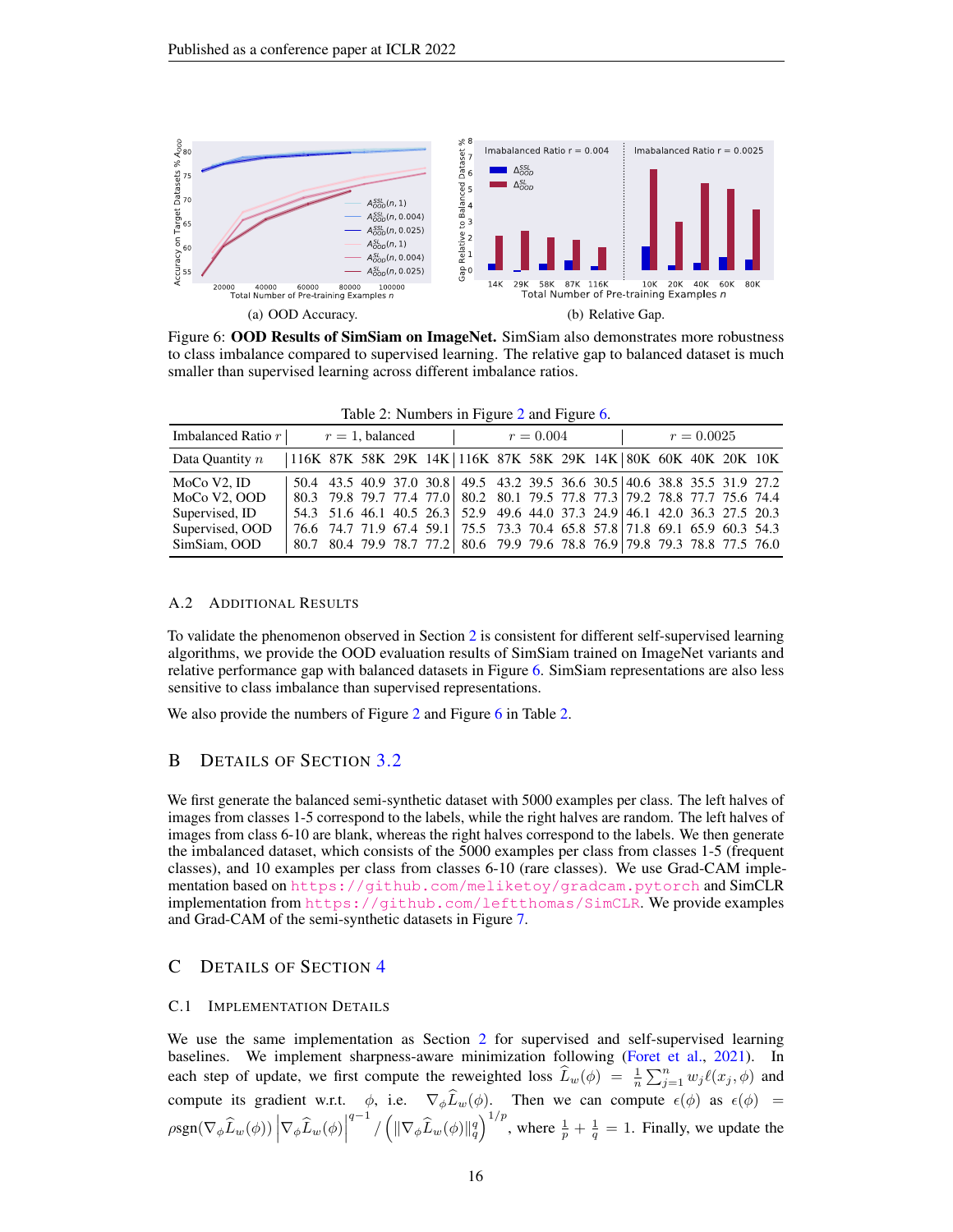

Figure 7: Examples of the semi-synthetic Datasets and Grad-CAM visualizations. SimCLR learns features from both left and right sides, whereas SL mainly learns label-relevant features from the left side of frequent data and ignore label-irrelevant features on the right side. In Figure [4,](#page-6-0) we provide results the high-resolution images of the 10 CIFAR classes to make the results easier to interpret. Here we further visualize the results on original CIFAR-10 images.

model on the loss without reweighting  $\hat{L}(\phi)$  by  $\phi = \phi - \eta \nabla_{\phi} \hat{L}(\phi + \epsilon(\phi))$ . A detailed algorithm can be viewed in Algorithm [1.](#page-16-2)

Algorithm 1 Reweighted Sharpness-Aware Minimization (rwSAM)

- <span id="page-16-2"></span>1: **Input:** the pre-training dataset  $\mathcal{D}_s$ .
- 2: **Output:** learned representations  $\phi$ .
- 3: Stage 1: compute the weight  $w$ .
- 4: for  $i = 0$  to MaxIter do
- 5: Randomly sample a batch of examples  $\{x_i\}_{i=1}^b$  from  $\widehat{\mathcal{D}}_s$ .
- 6: Update the representations  $\phi$  on  $\{x_i\}_{i=1}^b$  to minimize the loss.

<span id="page-16-1"></span>
$$
\phi \leftarrow \phi - \eta \nabla_{\phi} \widehat{L}(\phi).
$$

- 7: end for
- 8: Generate the weight with kernel density estimation:<br> $w_i = \left(\frac{1}{N}\sum K(f_i(x_i))\right)$

$$
w_i = \left(\frac{1}{n}\sum_{j=1}^n K(f_{\phi}(x_i) - f_{\phi}(x_j), h)\right)^{-\alpha}.
$$

- 9: Stage 1: reweighted SAM.
- 10: for  $i = 0$  to MaxIter do
- 11: Randomly sample a batch of examples  $\{x_i\}_{i=1}^b$  from  $\widehat{\mathcal{D}}_s$ .
- 12: Calculate  $\epsilon(\phi)$  based on the reweighted loss  $L_w(\phi)$ .

$$
\epsilon_{\phi} = \rho \text{sgn}(\nabla_{\phi} \widehat{L}_w(\phi)) \left| \nabla_{\phi} \widehat{L}_w(\phi) \right|^{q-1} / \left( \|\nabla_{\phi} \widehat{L}_w(\phi)\|_q^q \right)^{1/p}
$$
  
13: Update the representations  $\phi$  on  $\{x_i\}_{i=1}^b$  to minimize the loss and penalize the sharpness,

$$
\phi \leftarrow \phi - \eta \nabla_{\phi} L(\phi + \epsilon(\phi)).
$$

#### 14: end for

We select the hyperparameters  $\rho$  and  $\alpha$  with cross validation. On ImageNet-LT and iNaturalist,  $\rho = 2$ and  $\alpha = 0.5$ . On CIFAR-10-LT,  $\rho = 5$  and  $\alpha = 1.2$ .

# C.2 ADDITIONAL RESULTS<br>
Table 3: ImageNet-LT with Supervision.

We further introduce another evaluation protocol of the representations learned on imbalanced ImageNet: following the protocol of [Kang et al.](#page-11-4) [\(2020\)](#page-11-4); Yang  $\&$  Xu [\(2020\)](#page-13-6), we fine-tune the representations on *imbalanced* ImageNet dataset with supervision, and then re-train the linear classifier with *class-aware resampling*, to compare with supervised imbalanced recognition methods. In MoCo V2 pre-training, we use the standard data augmen-

<span id="page-16-0"></span>

| Method                                 | Backbone  | Acc. |
|----------------------------------------|-----------|------|
| Supervised                             | ResNet-50 | 49.3 |
| CRT (Kang et al., 2020)                | ResNet-50 | 52.0 |
| LADE (Hong et al., $2021$ ) ResNeXt-50 |           | 53.0 |
| RIDE (Wang et al., 2021)               | ResNet-50 | 54.9 |
| RIDE (Wang et al., 2021)   ResNeXt-50  |           | 56.4 |
| MoCo V <sub>2</sub>                    | ResNet-50 | 55.0 |
| MoCo V2+rwSAM                          | ResNet-50 | 55.5 |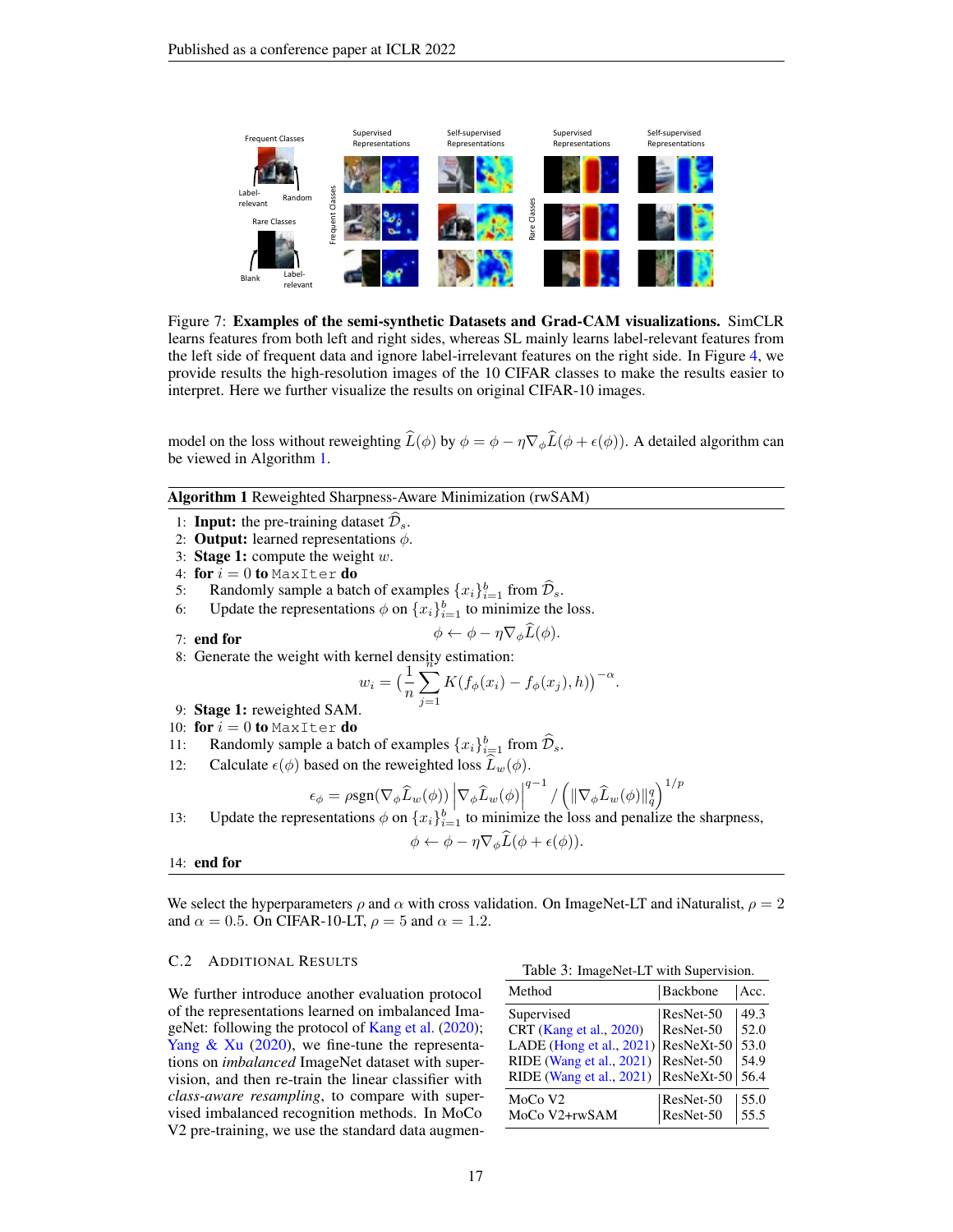tation following [He et al.](#page-11-0) [\(2020\)](#page-11-0). In fine-tuning, we use RandAugment [\(Cubuk et al.,](#page-10-10) [2020\)](#page-10-10). For this evaluation, we further compare with CRT [\(Kang et al.,](#page-11-4) [2020\)](#page-11-4), LADE [\(Hong et al.,](#page-11-2) [2021\)](#page-11-2), and RIDE [\(Wang et al.,](#page-13-2) [2021\)](#page-13-2), which are strong methods tailored to supervised imbalanced recognition. Results are provided in Table [3.](#page-16-0) Supervised here refers to training the feature extractor and linear classifier with supervision on the imbalanced dataset directly. CRT first trains the feature extractor with supervision, and then *re-trains the classifier with class-aware resampled loss*. Note that CRT is performing better than Supervised, indicating that the composition of the head and features learned from supervised learning is more sensitive to imbalanced dataset than the quality of feature extractor itself.

Even with a simple pre-training and fine-tuning pipeline, MoCo V2 representations can be comparable with much more complicated state-of-the-arts tailored to supervised imbalanced recognition, further corroborating the power of SSL under class imbalance. With rwSAM, we can further improve the result of MoCo V2.

# D ADDITIONAL RELATED WORK

### D.1 SUPERVISED LEARNING WITH DATASET IMBALANCE

There exists a long line of works studying supervised imbalanced classification [\(He & Garcia,](#page-10-11) [2009;](#page-10-11) [Krawczyk,](#page-11-10) [2016\)](#page-11-10). Early works on ensemble learning adjusted the boosting and bagging algorithms with resampling in the imbalanced setting [\(Guo & Viktor,](#page-10-12) [2004;](#page-10-12) [Wang & Yao,](#page-13-8) [2009\)](#page-13-8). Classical methods include resampling and reweighting. [Hart](#page-10-13) [\(1968\)](#page-10-13); [Kubat et al.](#page-11-11) [\(1997\)](#page-11-11); [Chawla et al.](#page-9-7) [\(2002\)](#page-9-7); [He et al.](#page-10-14) [\(2008\)](#page-10-14); [Ando & Huang](#page-9-3) [\(2017\)](#page-9-3); [Buda et al.](#page-9-2) [\(2018\)](#page-9-2); [Hu et al.](#page-11-12) [\(2020\)](#page-11-12) proposed to re-sample the data to make the frequent and rare classes appear with equal frequency in training. Re-weighting assigns different weights for head and tail classes and eases the optimization difficulty under class imbalance [\(Cui et al.,](#page-10-3) [2019;](#page-10-3) [Tang et al.,](#page-12-2) [2020;](#page-12-2) [Wang et al.,](#page-13-1) [2017b;](#page-13-1) [Huang et al.,](#page-11-13) [2019\)](#page-11-13). [Byrd &](#page-9-5) [Lipton](#page-9-5) [\(2019\)](#page-9-5) empirically studied the effect of importance weighting and found out that importance weighting does not change the solution without regularization. [Xu et al.](#page-13-3) [\(2021\)](#page-13-3) justified this finding with theoretical analysis based on the implicit bias of gradient descend on separable data.

[Cao et al.](#page-9-1) [\(2019\)](#page-9-1) initiated the idea of using re-weighted regularization and proposed the principle of regularizing rare classes more heavily. Re-weighted regularizaton is shown to be typically more effective than re-weighting or re-sampling the losses. [Cao et al.](#page-9-4) [\(2021\)](#page-9-4) proposed to regularize the local curvature of loss on imbalanced and noisy datasets.

Works in the modern deep learning era also designed specific losses or training pipelines for imbalanced recognition [\(Tang et al.,](#page-12-2) [2020;](#page-12-2) [Hong et al.,](#page-11-2) [2021;](#page-11-2) [Wang et al.,](#page-13-2) [2021;](#page-13-2) [Zhang et al.,](#page-13-4) [2021\)](#page-13-4). [Lin](#page-11-14) [et al.](#page-11-14) [\(2017\)](#page-11-14) proposed to focus on hard examples to prevents easy examples from overwhelming the models during training. Meta-learning approaches meta-learned the weight or the ensemble [\(Wang](#page-13-1) [et al.,](#page-13-1) [2017b;](#page-13-1) [Ren et al.,](#page-12-10) [2018;](#page-12-10) [Shu et al.,](#page-12-11) [2019;](#page-12-11) [Lee et al.,](#page-11-15) [2020a\)](#page-11-15). [Liu et al.](#page-12-1) [\(2019\)](#page-12-1); [Jamal et al.](#page-11-1) [\(2020\)](#page-11-1); [Liu et al.](#page-11-16) [\(2020\)](#page-11-16) improved the performance on the rare examples by explicitly encourages transfer learning. Re-calibration methods adjust the logits of the outputs with re-weighting [\(Tian](#page-12-3) [et al.,](#page-12-3) [2020;](#page-12-3) [Menon et al.,](#page-12-12) [2021\)](#page-12-12).

Several works also studied the supervised representations under dataset imbalance. [Kang et al.](#page-11-4) [\(2020\)](#page-11-4); [Wang et al.](#page-13-5) [\(2020\)](#page-13-5) found out that the representations of supervised learning perform better than the classifier itself with class imbalance. Yang  $& Xu(2020)$  $& Xu(2020)$  studied the effect of self-training and self-supervised pre-training on supervised imbalanced recognition classifiers. In contrast, the focus of our paper is the effect of class imbalance on *self-supervised representations*.

### D.2 SELF-SUPERVISED LEARNING

Earlier works on self-supervised learning learned visual representations by context prediction [\(Do](#page-10-15)[ersch et al.,](#page-10-15) [2015;](#page-10-15) [Wang et al.,](#page-13-9) [2017a\)](#page-13-9), solving puzzles [\(Noroozi & Favaro,](#page-12-13) [2016\)](#page-12-13), and rotation prediction [\(Gidaris et al.,](#page-10-16) [2018\)](#page-10-16). Recent works on self-supervised learning successfully learn representations that approach the supervised baseline on ImageNet and various downstream tasks, and closed the gap with supervised pre-training. Contrastive learning methods attract positive pairs and drive apart negative pairs [\(He et al.,](#page-11-0) [2020;](#page-11-0) [Chen et al.,](#page-10-0) [2020\)](#page-10-0). Siamese networks predict the output of the other branch, and use stop-gradient to avoid collapsing [\(Grill et al.,](#page-10-1) [2020;](#page-10-1) [Chen & He,](#page-10-2) [2021\)](#page-10-2). Clustering methods learn representations by performing clustering on the representations and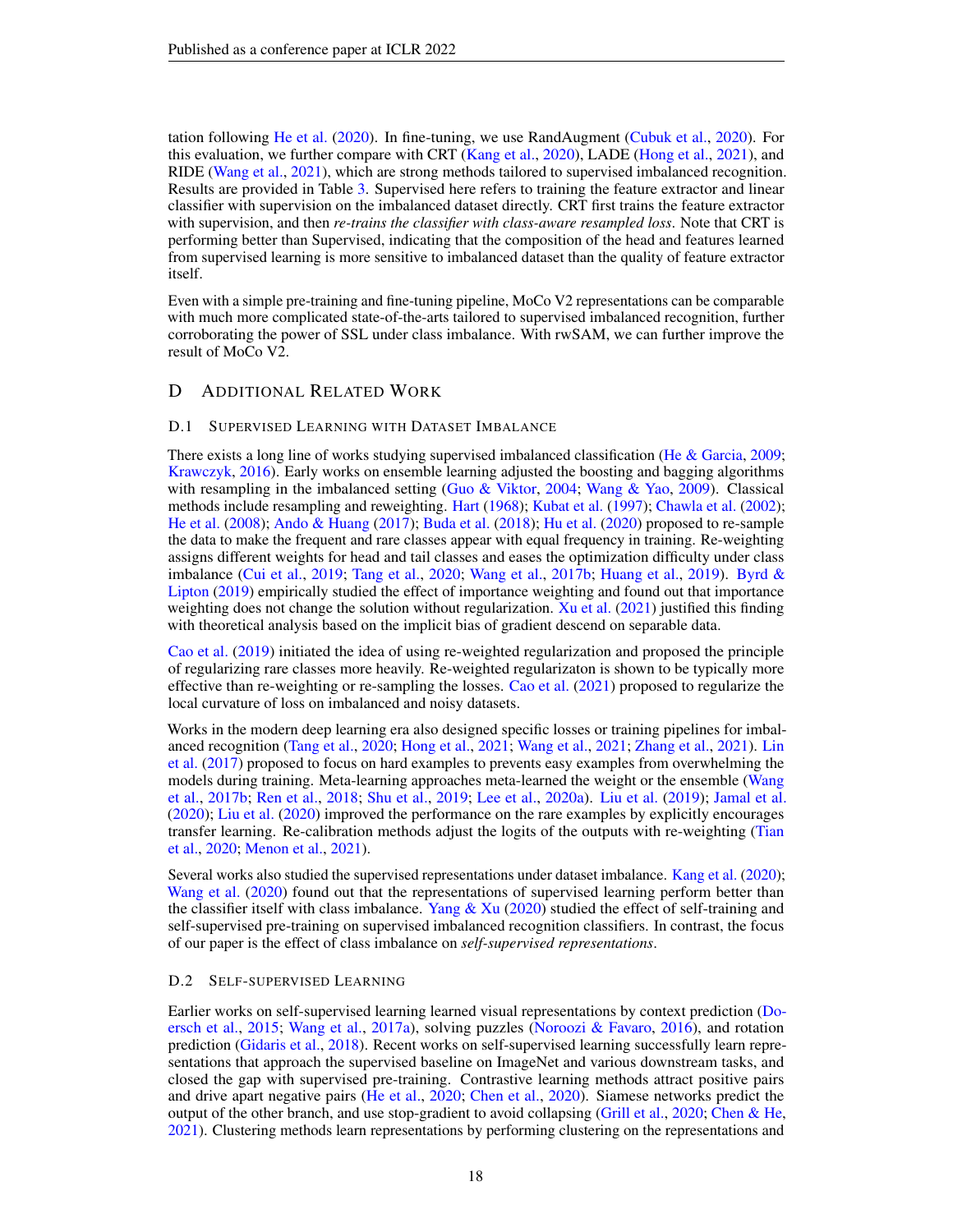improve the representations with cluster index [\(Caron et al.,](#page-9-0) [2020\)](#page-9-0). [Cole et al.](#page-10-7) [\(2021\)](#page-10-7) investigated the effect of data quantity and task granularity on self-supervised representations. [Goyal et al.](#page-10-8) [\(2021\)](#page-10-8) studied self-supervised methods on large scale datasets in the wild, but they do not consider dataset imbalance explicitly. [Kotar et al.](#page-11-8) [\(2021\)](#page-11-8) studied whether dataset imbalance can have a significant impact on contrastive learning representations. [Madaan et al.](#page-12-14) [\(2022\)](#page-12-14) found out that self-supervised representations are better at continual learning than supervised representations. Several works have also theoretically studied the success of self-supervised learning [\(Arora et al.,](#page-9-6) [2019;](#page-9-6) [HaoChen et al.,](#page-10-9) [2021;](#page-10-9) [Wei et al.,](#page-13-7) [2021;](#page-13-7) [Lee et al.,](#page-11-9) [2020b;](#page-11-9) [Tian et al.,](#page-12-15) [2021;](#page-12-15) [Tosh et al.,](#page-12-16) [2020;](#page-12-16) [2021\)](#page-12-17). Our analysis in Section [3.1](#page-4-0) is partially inspired by the work [HaoChen et al.](#page-10-17) [\(2020\)](#page-10-17).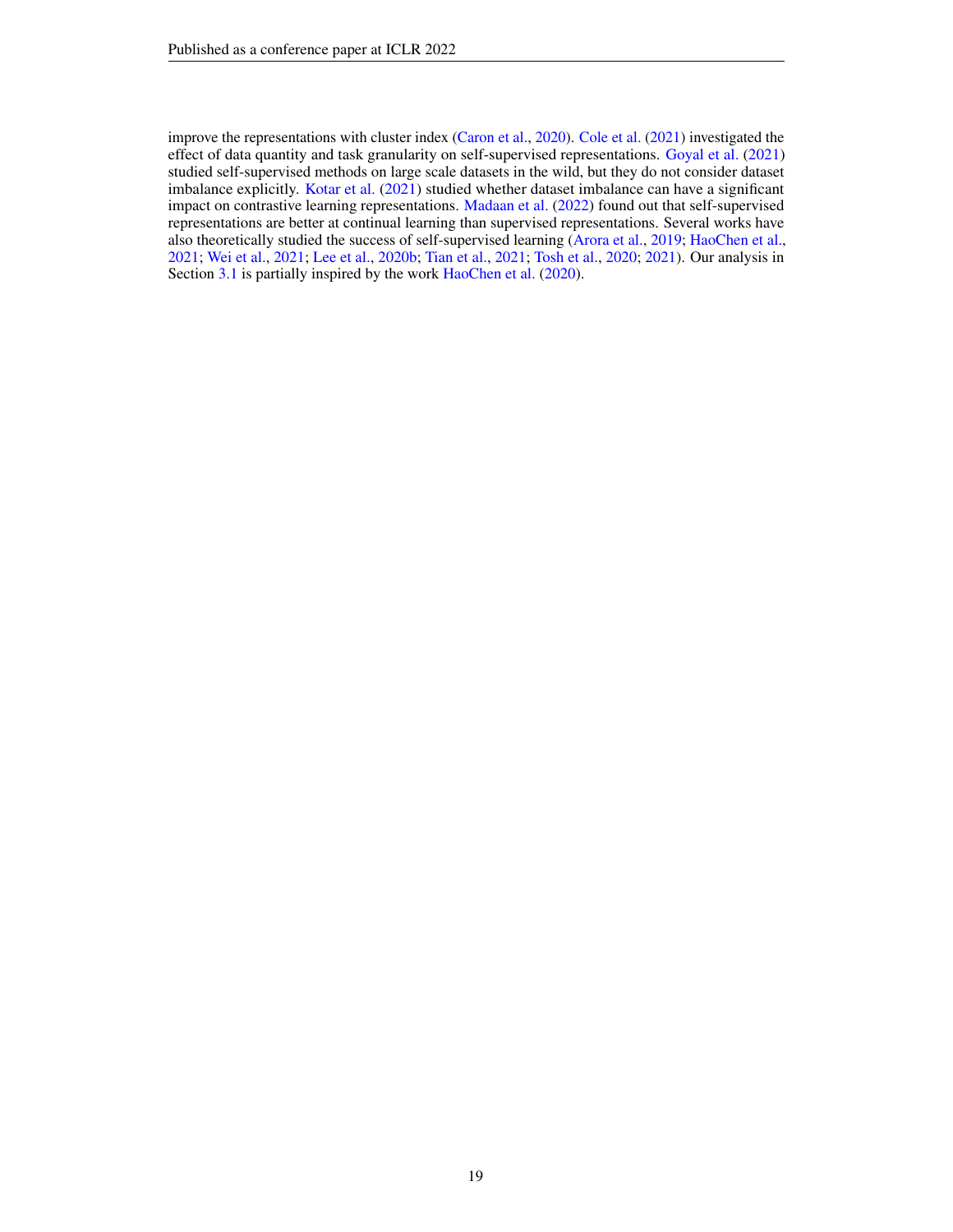# <span id="page-19-0"></span>E PROOF OF THEOREM [3.1](#page-5-2)

We notate data from the first class as  $x_i^{(1)} = e_1 - q_i^{(1)} \tau e_2 + \rho \xi_i^{(1)}$  where  $i \in [n_1]$  and  $q_i^{(1)} \in \{0, 1\}$ . Similarly, we notate data from the second class as  $x_i^{(2)} = -e_1 - q_i^{(2)}\tau e_2 + \rho \xi_i^{(2)}$  where  $i \in [n_2]$  and  $q_i^{(1)} \in \{0,1\}$ . We notate data from the third class as  $x_i^{(3)} = e_2 + \rho \xi_i^{(3)}$  where  $i \in [n_3]$ . Notice that all  $\xi_i^{(k)}$  are independently sampled from  $\mathcal{N}(0,I)$ .

We first introduce the following lemma, which gives some high probability properties of independent Gaussian random variables.

<span id="page-19-1"></span>**Lemma E.1.** *Let*  $\xi_i$  ∼  $\mathcal{N}(0, I)$  *for*  $i \in [n]$ *. Then, for any*  $n \leq poly(d)$ *, with probability at least*  $1 - e^{-d\frac{1}{10}}$  and large enough d, we have:

- $|\langle \xi_i, e_1 \rangle| \le d^{\frac{1}{10}}$ ,  $|\langle \xi_i, e_2 \rangle| \le d^{\frac{1}{10}}$  and  $|\|\xi_i\|_2^2 d| \le 4d^{\frac{3}{4}}$  for all  $i \in [n]$ .
- $|\langle \xi_i, \xi_j \rangle| \leq 3d^{\frac{3}{5}}$  for all  $i \neq j$ .

*Proof of Lemma [E.1.](#page-19-1)* Let  $\xi$ ,  $\xi' \sim \mathcal{N}(0, I)$  be two independent random variables. By the tail bound of normal distribution, we have

$$
\Pr\left(|\langle \xi, e_1 \rangle| \ge d^{\frac{1}{10}}\right) \le d^{-\frac{1}{10}} \cdot e^{-\frac{d^{\frac{1}{5}}}{2}}.
$$
\n(4)

By the tail bound of  $\chi_d^2$  distribution, we have

$$
\Pr\left(|||\xi||_2^2 - d| \ge 4d^{\frac{3}{4}}\right) \le 2e^{-\sqrt{d}}.\tag{5}
$$

Since the directions of  $\xi$  and  $\xi'$  are independent, we can bound their correlation with the norm of  $\xi$ times the projection of  $\zeta'$  onto  $\zeta$ :

$$
\Pr\left(|\langle \xi, \xi' \rangle| \ge 3d^{\frac{3}{5}}\right) \le \Pr\left(\|\xi\|_2 \ge \sqrt{d} + 2d^{\frac{3}{8}}\right) + \Pr\left(|\langle \xi', \frac{\xi}{\|\xi\|}\rangle| \ge d^{\frac{1}{10}}\right) \le \frac{e^{-\frac{d^{\frac{1}{5}}}{2}}}{d^{\frac{1}{10}}} + 2e^{-\sqrt{d}}.\tag{6}
$$

Since every  $\xi_i$  and  $\xi_j$  are independent when  $i \neq j$ , by the union bound, we know that with probability at least  $1 - (n^2 + 2n)(\frac{e^{-\frac{d^{\frac{1}{5}}}{2}}}{d^{\frac{1}{10}}} + 2e^{-\sqrt{d}})$ , we have  $|\langle \xi_i, e_1 \rangle| \leq d^{\frac{1}{10}}$ ,  $|\langle \xi_i, e_2 \rangle| \leq d^{\frac{1}{10}}$  and  $|\|\xi_i\|_2^2 - d| \leq$ d  $4d^{\frac{3}{4}}$  for all  $i \in [n]$ , and also  $|\langle \xi_i, \xi_j \rangle| \leq 3d^{\frac{3}{5}}$  for all  $i \neq j$ . Since the error probability is exponential in d, for large enough d, the error probability is smaller than  $e^{-d\frac{1}{10}}$ , which finishes the proof.  $\Box$ 

Using the above lemma, we can prove the following lemma which constructs a linear classifier of the empirical dataset with relatively large margin and small norm.

<span id="page-19-2"></span>**Lemma E.2.** In the setting of Theorem [3.1,](#page-5-2) let  $w_1^* = e_1$ ,  $w_2^* = -e_1$ ,  $w_3^* = \frac{1}{\rho d} \sum_{i=1}^{n_3} \xi_i^{(3)}$ . Apply Lemma [E.1](#page-19-1) to the set of all  $\xi_i^{(k)}$  where  $k \in [3]$  and  $i \in [n_k]$ . When the high probability outcome of Lemma [E.1](#page-19-1) happens, the margin of classifier  $\{w_1^*, w_2^*, w_3^*\}$  is at least  $1 - O(d^{-\frac{1}{10}})$ . Furthermore, *we have*  $||w_3^*||_2^2 \leq O(d^{-\frac{1}{5}})$ *.* 

*Proof of Lemma [E.2.](#page-19-2)* When the high probability outcome of Lemma [E.1](#page-19-1) happens, we give a lower bound on the margin for all data in the dataset. For data  $x = x_i^{(1)}$  in class 1, we have

w

$$
w_1^{*^{\top}} x = 1 + \langle \xi_i^{(1)}, e_1 \rangle \rho \ge 1 - \rho d^{\frac{1}{10}},\tag{7}
$$

$$
v_2^{*^{\top}} x = -1 + \langle \xi_i^{(1)}, e_1 \rangle \rho \le -1 + \rho d^{\frac{1}{10}}, \tag{8}
$$

$$
w_3^*^{\top} x = \frac{1}{\rho d} \left( e_1 - q_i^{(1)} \tau e_2 + \rho \xi_i^{(1)} \right)^{\top} \left( \sum_{j=1}^{n_3} \xi_j^{(3)} \right) \le \frac{n_3(\tau + 1)}{\rho d} d^{\frac{1}{10}} + \frac{3n_3}{d} d^{\frac{3}{5}}.
$$
 (9)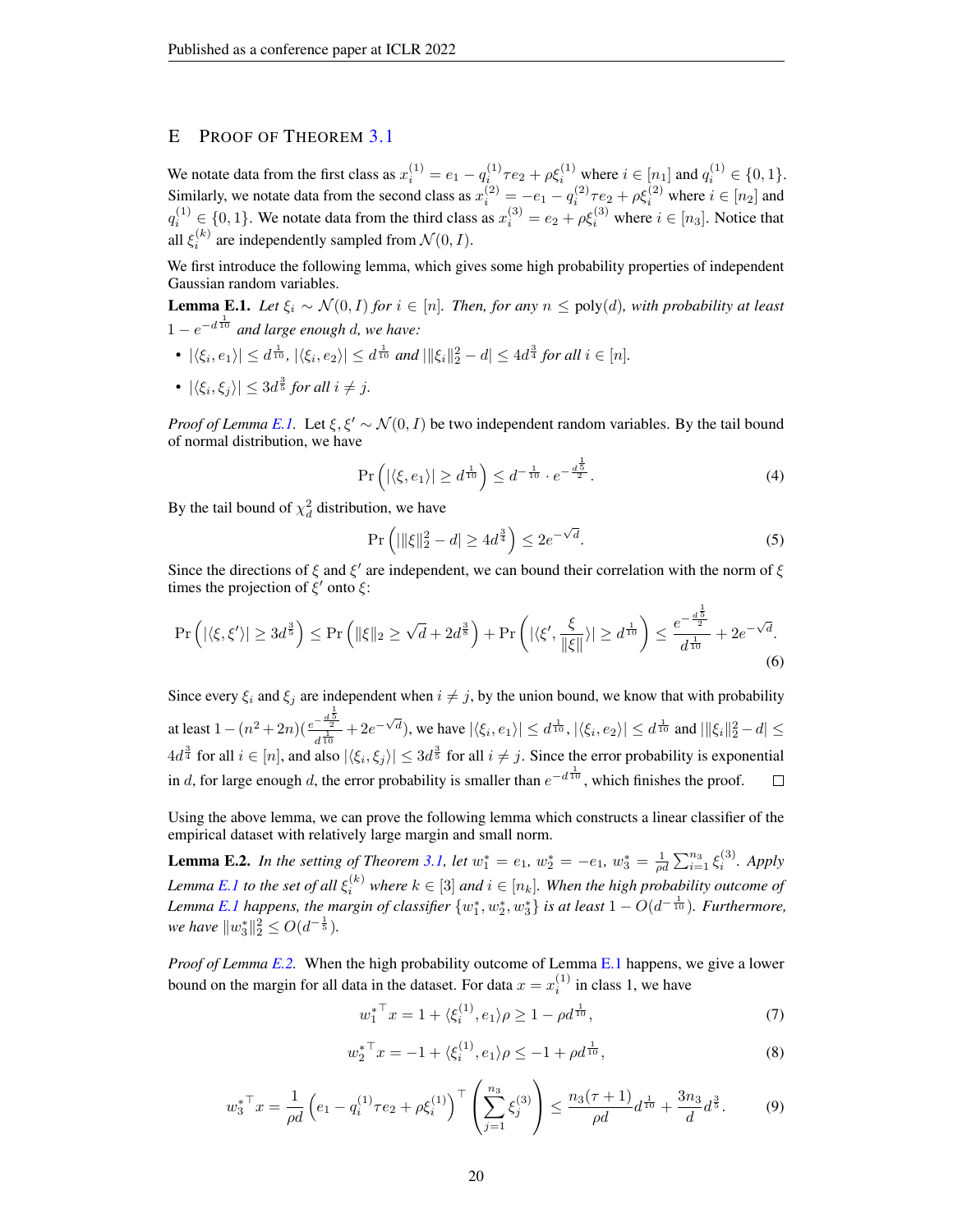So the margin on data  $(x_i^{(1)}, 1)$  is

$$
w_1^{*T}x - w_3^{*T}x \ge 1 - \rho d^{\frac{1}{10}} - \frac{n_3(\tau + 1)}{\rho d} d^{\frac{1}{10}} - \frac{3n_3}{d} d^{\frac{3}{5}} \ge 1 - O(d^{-\frac{1}{10}}). \tag{10}
$$

Similarly, for data  $x_i^{(2)}$  in class 2, the margin is at least  $1 - O(d^{-\frac{1}{10}})$ .

For data  $x = x_i^{(3)}$  in class 3, we have

$$
w_3^* \top x = \frac{1}{\rho d} \left( \sum_{j=1}^{n_3} \xi_j^{(3)} \right) \top \left( e_2 + \rho \xi_i^{(3)} \right) \ge \frac{1}{d} \|\xi_i^{(3)}\|_2^2 - \frac{3n_3}{d} d^{\frac{3}{5}} - \frac{n_3 d^{\frac{1}{10}}}{\rho d} \ge 1 - O(d^{-\frac{1}{5}}). \tag{11}
$$

On the other hand,

$$
w_1^*^{\top} x = \langle \rho \xi_i^{(3)}, e_1 \rangle \le \rho d^{\frac{1}{10}},\tag{12}
$$

$$
w_2^*^{\top} x = \langle \rho \xi_i^{(3)}, -e_1 \rangle \le \rho d^{\frac{1}{10}}.
$$
\n(13)

So the margin is

$$
w_3^* \top x - \max \{ w_1^* \top x, w_2^* \top x \} \ge w_3^* \top x - \rho d^{\frac{1}{10}} \ge 1 - O(d^{-\frac{1}{10}}). \tag{14}
$$

Finally, noticing that  $||w_3^*||_2 \le \frac{2n_3\sqrt{d}}{\rho d} \le 2d^{-\frac{1}{10}}$  finishes the proof.  $\Box$ 

We also introduce the following helper lemma:

<span id="page-20-1"></span>**Lemma E.3.** Let  $W \in \mathbb{R}^{3 \times d}$  be an arbitrary matrix,  $m \geq 3$ . Then, we have

$$
||W||_F^2 = \frac{1}{2} \min_{W_2 W_1 = W} (||W_2^\top W_2||_F^2 + ||W_1 W_1^\top||_F^2), \qquad (15)
$$

 $\mathbf{w}$ *here*  $W_1 \in \mathbb{R}^{m \times d}$  and  $W_2 \in \mathbb{R}^{3 \times m}$ . Furthermore, the minimum is achieved when  $W_1 W_1^\top =$  $W_2^\top W_2$ .

*Proof.* On one hand, we have

$$
||W||_F^2 = Tr(WW^\top)
$$
\n<sup>(16)</sup>

$$
= \min_{W_2 W_1 = W} Tr(W_2 W_1 W_1^\top W_2^\top)
$$
\n(17)

$$
= \min_{W_2 W_1 = W} Tr(W_1 W_1^\top W_2^\top W_2)
$$
\n(18)

<span id="page-20-0"></span>
$$
\leq \frac{1}{2} \min_{W_2 W_1 = W} (\|W_1 W_1^\top\|_F^2 + \|W_2^\top W_2\|_F^2),\tag{19}
$$

where the inequality becomes equality if and only if  $W_1 W_1^\top = W_2^\top W_2$ .

On the other hand, let  $W = U\Sigma V$  be the SVD decomposition of W, where  $\Sigma \in \mathbb{R}^{3 \times d}$  is a diagonal matrix with  $\sigma_1, \sigma_2, \sigma_3$  on its diagonal. For integers  $p, q \ge 3$ , we use  $\sum_{p \times q}^{\frac{1}{2}}$  to denote the  $p \times q$  matrix with  $\sqrt{\sigma_1}$ ,  $\sqrt{\sigma_2}$ ,  $\sqrt{\sigma_3}$  at its first 3 diagonal positions and 0 otherwise. If we set  $W_1 = \sum_{m=1}^{\frac{1}{2}} V$  and  $W_2 = U \Sigma_{3 \times m}^{\frac{1}{2}}$ , then it can be verified that  $W = W_2 W_1$  and  $||W||_F^2 = \frac{1}{2} (||W_1 W_1^\top||_F^2 + ||W_2^\top W_2||_F^2)$ . Therefore, the equality holds in Equation [19,](#page-20-0) which finishes the proof.

Now we are ready to prove the supervised learning part of Theorem [3.1:](#page-5-2)

*Proof of Theorem [3.1](#page-5-2) (supervised learning part).* Let  $\{\hat{w}_1, \hat{w}_2, \hat{w}_3\}$  be three vectors in  $\mathbb{R}^d$  that minimize  $||w_1||_2^2 + ||w_2||_2^2 + ||w_3||_2^2$  subject to the margin constraint  $w_y^\top x \geq w_{y'}^\top x + 1$  for all empirical data  $(x, y)$  and  $y' \neq y$ . To prove the supervised learning part of Theorem [3.1,](#page-5-2) we will first prove that  $\langle \hat{w}_1, e_1\rangle^2+\langle \hat{w}_2, e_1\rangle^2+\langle \hat{w}_3, e_1\rangle^2\leq O(d^{-\frac{1}{10}})$  with high probability, and then use this result to prove the correlation between  $e_2$  and  $W_{SL}$ .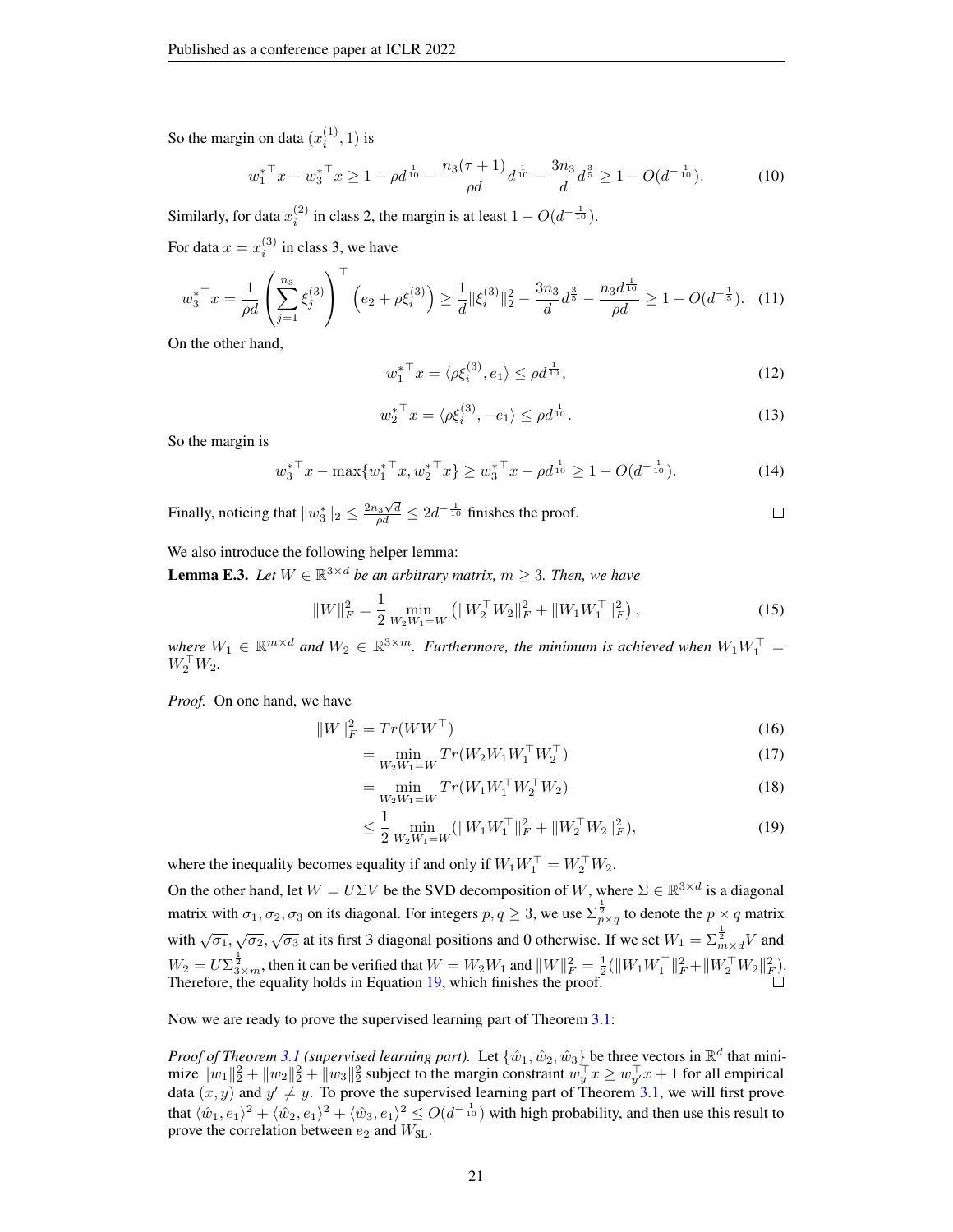We frist apply Lemma [E.1](#page-19-1) to the set of all  $\xi_i^{(k)}$  where  $k \in [3]$  and  $i \in [n_k]$ . We consider the situation when the high probability outcome of Lemma [E.1](#page-19-1) holds (which happens with probability at least  $1 - e^{-d\frac{1}{10}}$ ). By Lemma [E.2,](#page-19-2) the constructed classifier  $\{w_1^*, w_2^*, w_3^*\}$  has margin  $\alpha \ge 1 - O(d^{-\frac{1}{10}})$ in this case. As a result,  $\{\frac{1}{\alpha}w_1^*, \frac{1}{\alpha}w_2^*, \frac{1}{\alpha}w_3^*\}$  is a classifier with margin 1 and norm bounded by

$$
\|\frac{1}{\alpha}w_1^*\|_2^2 + \|\frac{1}{\alpha}w_2^*\|_2^2 + \|\frac{1}{\alpha}w_3^*\|_2^2 = \frac{2 + \|w_3^*\|_2^2}{\alpha^2} \le 2 + O(d^{-\frac{1}{10}}). \tag{20}
$$

Let  $\{\hat{w}_1, \hat{w}_2, \hat{w}_3\}$  be min-norm linear classifier of the empirical dataset. Since its norm cannot be larger than the constructed one, we have  $\|\hat{w}_1\|_2^2 + \|\hat{w}_2\|_2^2 + \|\hat{w}_3\|_2^2 \leq 2 + O(d^{-\frac{1}{10}})$ . By standard concentration inequality, when  $n_1 \geq poly(d)$ , with probability at least  $1 - e^{d^{-\frac{1}{10}}}$ , we have

$$
\left| \mathbb{E}_{i \in [n_1], q_i^{(1)} = 0} [x_i^{(1)}] - e_1 \right| \le d^{-\frac{1}{10}},\tag{21}
$$

where the expectation is over all the data from class 1 that satisfies  $q_i^{(1)} = 0$ . By the definition of  $\{\hat{w}_1, \hat{w}_2, \hat{w}_3\}$  we know  $(\hat{w}_1 - \hat{w}_3)^{\top} x_i^{(1)} \ge 1$  for all  $i \in [n_1]$ , hence averaging over all the class 1 data with  $q_i^{(1)} = 0$  and using the above inequality gives us

$$
(\hat{w}_1 - \hat{w}_3)^{\top} e_1 \ge 1 - \|\hat{w}_1 - \hat{w}_3\|_2 \cdot d^{-\frac{1}{10}} \ge 1 - O(d^{-\frac{1}{10}}). \tag{22}
$$

A similar analysis for class 2 data gives us

$$
(\hat{w}_2 - \hat{w}_3)^{\top}(-e_1) \ge 1 - O(d^{-\frac{1}{10}}). \tag{23}
$$

Now we prove that  $\hat{w}_1, \hat{w}_2, \hat{w}_3$  all have small correlation with  $e_2$ . Without loss of generality, we assume  $\hat{w}_3^{\top}e_1 \triangleq t \geq 0$ . If  $t \geq \frac{1}{2}$ , we have

$$
\langle \hat{w}_1, e_1 \rangle^2 + \langle \hat{w}_2, e_1 \rangle^2 + \langle \hat{w}_3, e_1 \rangle^2 \ge \left( t + 1 - O(d^{-\frac{1}{10}}) \right)^2 > 2.25 - O(d^{-\frac{1}{10}}), \tag{24}
$$

which contradicts with  $\|\hat{w}_1\|_2^2 + \|\hat{w}_2\|_2^2 + \|\hat{w}_3\|_2^2 \leq 2 + O(d^{-\frac{1}{10}})$ . Therefore, there must be  $t \leq \frac{1}{2}$ , hence

$$
\langle \hat{w}_1, e_1 \rangle^2 + \langle \hat{w}_2, e_1 \rangle^2 + \langle \hat{w}_3, e_1 \rangle^2 \tag{25}
$$

$$
\geq \left(1+t-O(d^{-\frac{1}{10}})\right)^2 + \left(1-t-O(d^{-\frac{1}{10}})\right)^2 + t^2
$$
\n(26)

$$
\geq 2 + 3t^2 - O(d^{-\frac{1}{10}})
$$
\n(27)

$$
\geq 2 - O(d^{-\frac{1}{10}}). \tag{28}
$$

As a result,

$$
\langle \hat{w}_1, e_2 \rangle^2 + \langle \hat{w}_2, e_2 \rangle^2 + \langle \hat{w}_3, e_2 \rangle^2 \tag{29}
$$

$$
\leq \|\hat{w}_1\|_2^2 + \|\hat{w}_2\|_2^2 + \|\hat{w}_3\|_2^2 - \langle \hat{w}_1, e_1 \rangle^2 - \langle \hat{w}_2, e_1 \rangle^2 - \langle \hat{w}_3, e_1 \rangle^2 \tag{30}
$$

$$
\leq \left(2 + O(d^{-\frac{1}{10}})\right) - \left(2 - O(d^{-\frac{1}{10}})\right) \tag{31}
$$

$$
\leq O(d^{-\frac{1}{10}}). \tag{32}
$$

Now we turn to the analysis of  $W_{\text{SL}}$ . Recall that we learn two matrices  $W_1 \in \mathbb{R}^{m \times d}$  and  $W_2 \in \mathbb{R}^{3 \times m}$  that minimize  $||W_1^\top W_1||_F^2 + ||W_2^\top W_2||_F^2$  subject to the margin constraint  $(W_2 W_1 x)_y \ge$  $(W_2W_1x)_{y'} + 1$ , and the supervised representation is  $W_{SL} = W_1$ . According to Lemma [E.3,](#page-20-1) we know that the solution  $W_1$  and  $W_2$  satisfy  $W_2 W_1 = [\hat{w}_1, \hat{w}_2, \hat{w}_3]^{\top}$  and  $W_2^{\top} W_2 = W_1 W_1^{\top}$ . Let  $W_2^\top W_2 = W_1 W_1^\top = U^\top \Sigma U$  be the SVD decomposition, where  $\Sigma \in \mathbb{R}^{m \times m}$  is a non-negative diagonal matrix and U is a unitary matrix. Since  $W_2$  has rank at most 3, there are at most 3 entries in Σ that are non-zero. Without loss of generality, we assume that all the non-zero entries of Σ are in the first 3 rows.

Let  $\Sigma_{m\times d}$  and  $\Sigma_{3\times m}$  be the matrices by reshaping  $\Sigma$  (deleting or padding all-0 rows/columns) to the corresponding dimensions. We can write  $W_1$  as  $W_1 = U^{\top} \Sigma_{m \times d}^{\frac{1}{2}} V_1$  for some unitary matrix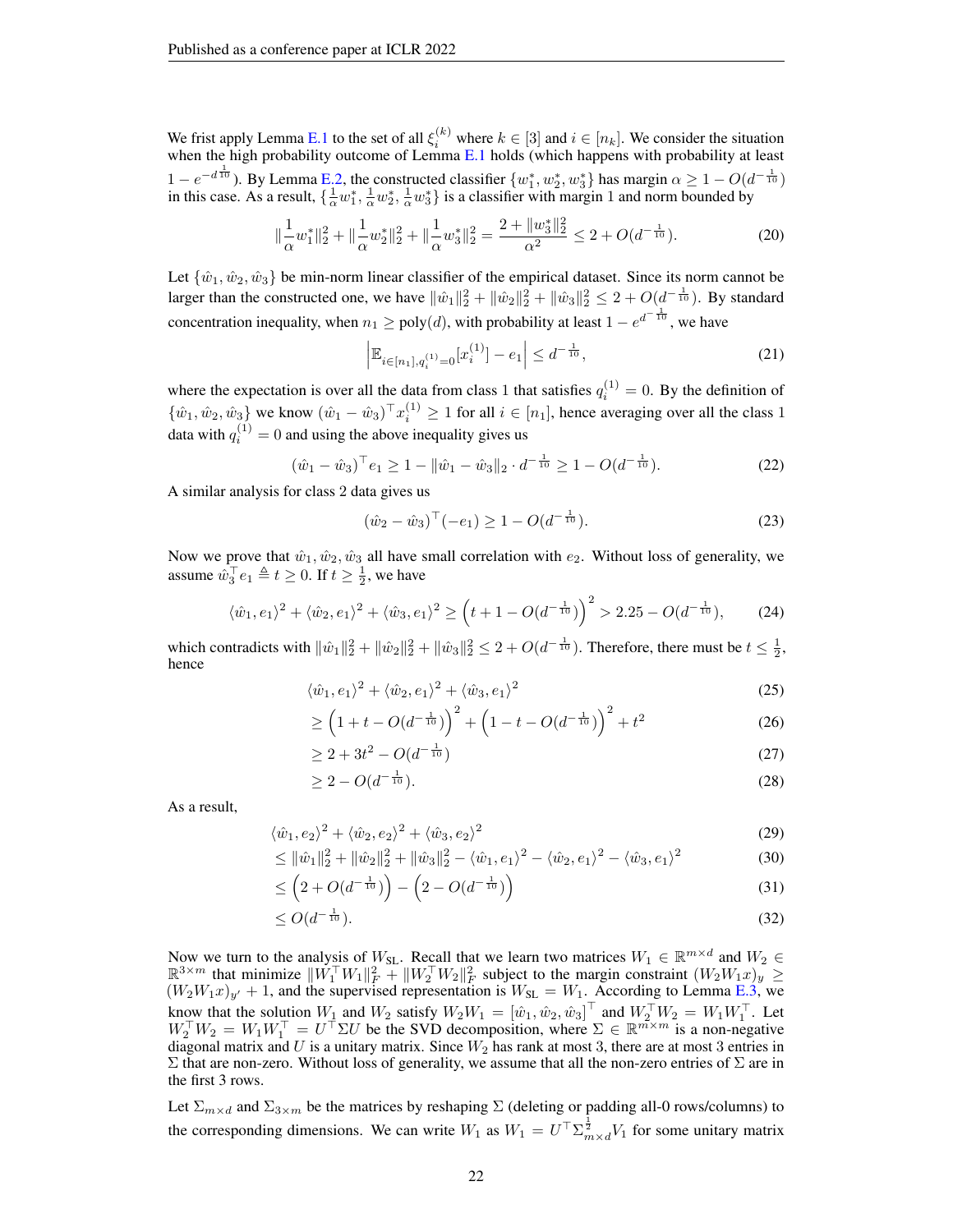$V_1 \in \mathbb{R}^{d \times d}$ , where  $\Sigma_{m \times d}^{\frac{1}{2}}$  is the element-wise square root of  $\Sigma_{m \times d}$ . Similarly,  $W_2 = V_2 \Sigma_{3 \times m}^{\frac{1}{2}} U$  for some unitary matrix  $V_2 \in \mathbb{R}^{3 \times 3}$ . Taking the product gives  $W_2 W_1 = V_2 \Sigma_{3 \times d} V_1$ .

Let  $W_{SL} = W_1 = [w_1, w_2, \dots, w_m]^\top$ . Now we finishe the proof with

$$
\sum_{i=1}^{m} \langle w_i, e_2 \rangle^2 = \|W_1 e_2\|_2^2 = \|U^\top \Sigma_{m \times d}^{\frac{1}{2}} V_1 e_2\|_2^2 \le \|V_1 e_2\|_2^2 \cdot \|\Sigma_{d \times d} V_1 e_2\|_2^2 = \|V_2 \Sigma_{3 \times d} V_1 e_2\|_2^2
$$
\n(33)

$$
= \|W_2 W_1 e_2\|_2^2 = \langle \hat{w}_1, e_2 \rangle^2 + \langle \hat{w}_2, e_2 \rangle^2 + \langle \hat{w}_3, e_2 \rangle^2 \le O(d^{-\frac{1}{10}}). \tag{34}
$$

 $\Box$ 

To prove the self-supervised learning part of Theorem [3.1,](#page-5-2) we first introduce the following lemma which gives some helpful properties of the empirical data matrix.

<span id="page-22-0"></span>**Lemma E.4.** *In the setting of Theorem [3.1,](#page-5-2) let*  $M \triangleq \mathbb{E}_x[xx^\top]$  *where the expectation is over empirical data. Then, when*  $n_1, n_2 \geq \text{poly}(d)$ , with probability at least  $1 - e^{-d\frac{1}{10}}$ , we have: (1)  $e_2^{\top}Me_2 \ge \Omega(d^{\frac{2}{5}})$ , and (2)  $u^{\top}Mu \le O(1)$  for all  $u \in \mathbb{R}^d$  such that  $u^{\top}e_2 = 0$  and  $||u||_2 = 1$ .

*Proof of Lemma [E.4.](#page-22-0)* Let  $n = n_1 + n_2 + n_3$ . We abuse notation and let  $\xi_i$  ( $i \in [n]$ ) be the set of all  $\xi_i^{(k)}$  that appears in the empirical data. Let matrix  $M' = \frac{1}{n} \sum_{i=1}^n \xi_i \xi_i^{\top}$ . By standard concentration inequalities and union bound, for  $n \geq poly(d)$ , with probability at least  $1 - \frac{1}{2}e^{-d\frac{1}{10}}$ , we have that  $|M'_{i,j}| \leq \frac{1}{d}$  for all  $i \neq j$  and  $|M'_{i,i} - 1| \leq \frac{1}{d}$  for all  $i \in [d]$ . In this case, for any vector  $u \in \mathbb{R}^d$  such that  $||u||_2 = 1$  and  $u^\top e_2 = 0$ , we have

$$
u^{\top}Mu \le 2||u||_2^2 + 2u^{\top}(\rho^2 M')u \le 2 + 2\rho^2 + 2\rho^2||M' - I||_F \le O(1). \tag{35}
$$

On the other hand, by the definition of data distirbution and standard concentration inequalities, for  $n \geq poly(d)$ , with probability at least  $1 - \frac{1}{2}e^{-d\frac{1}{10}}$  we have that: at least  $\frac{1}{3}$  of all data either is class 1 with  $q_i^{(1)} = 1$  or class 2 with  $q_i^{(2)} = 1$ , and  $\|\frac{1}{n}\sum_{i=1}^n \xi_i\|_2 \le O(\frac{1}{d})$ . In this case,

$$
e_2^{\top} M e_2 = \mathbb{E}_x [(e_2^{\top} x)^2] \ge (\mathbb{E}_x [e_2^{\top} x])^2 \ge \left(\frac{1}{3}\tau - e_2^{\top} \left(\frac{1}{n} \sum_{i=1}^n \xi_i\right)\right)^2 \ge \Omega(\tau^2) = \Omega(d^{\frac{2}{5}}). \tag{36}
$$

Using the above lemma, we can prove the self-supervised learning part of Theorem [3.1.](#page-5-2)

*Proof of Theore[m3.1\(](#page-5-2)self-supervised learning part).* Let  $M = \mathbb{E}_x[xx^\top]$  be the empirical data matrix, where the expectation is over the dataset. Notice that self-supervised learning objective has the same minimizer as the matrix factorization objective  $\|M - W^\top W\|_F^2$ , by Eckart–Young–Mirsky theorem we know that the span of  $\tilde{w}_1, \tilde{w}_2, \cdots, \tilde{w}_m$  is exactly the span of the top m eigenvectors of matrix M. Let  $M = \sum_{i=1}^d \lambda_i v_i v_i^{\top}$  where  $\lambda_i$  is the *i*-th largest eigenvalue of M with the corresponding eigenvector  $v_i$ . We decompose  $e_2$  in the eigenvector basis as  $e_2 = \sum_{i=1}^d \zeta_i v_i$ .

We first note that  $\lambda_1 \geq \Omega(d^{\frac{2}{5}})$  and  $\max_{i \neq 1} \lambda_i \leq O(1)$ . Indeed, we know that  $\mathbb{E}[M] = \text{diag}(1 +$  $d^{-\frac{2}{5}}, d^{\frac{2}{5}}+d^{-\frac{2}{5}}, d^{-\frac{2}{5}}, \cdots, d^{-\frac{2}{5}}$ ). By standard matrix concentration bounds (e.g. Theorem 4.6.1 of [Vershynin](#page-12-18) [\(2018\)](#page-12-18)), we know that with probability at least  $1 - e^{-d\frac{1}{10}}$ ,  $||M - \mathbb{E}[M]|| \le O(d^{-\frac{2}{5}})$ . By Weyl's inequality we know that  $\max_i |\lambda_i(T) - \lambda_i(S)| \leq ||S - T||$ , so  $\lambda_1 \geq \Omega(d^{\frac{2}{5}})$  and  $\max_{i \neq 1} \lambda_i \leq$  $O(1)$ .

By Lemma [E.4,](#page-22-0) we know that with probability at least  $1 - e^{-d\frac{1}{10}}$ , we have  $e_2^{\top}Me_2 \ge \Omega(d^{\frac{2}{5}})$  and  $\frac{u^{\top}Mu}{\|u\|^2_2} \leq O(1)$  for all u orthogonal to  $e_2$ . To prove the result regarding self-supervised learning, we only need to prove that  $\zeta_1^2 \geq 1 - O(d^{-\frac{1}{5}})$  in this case.